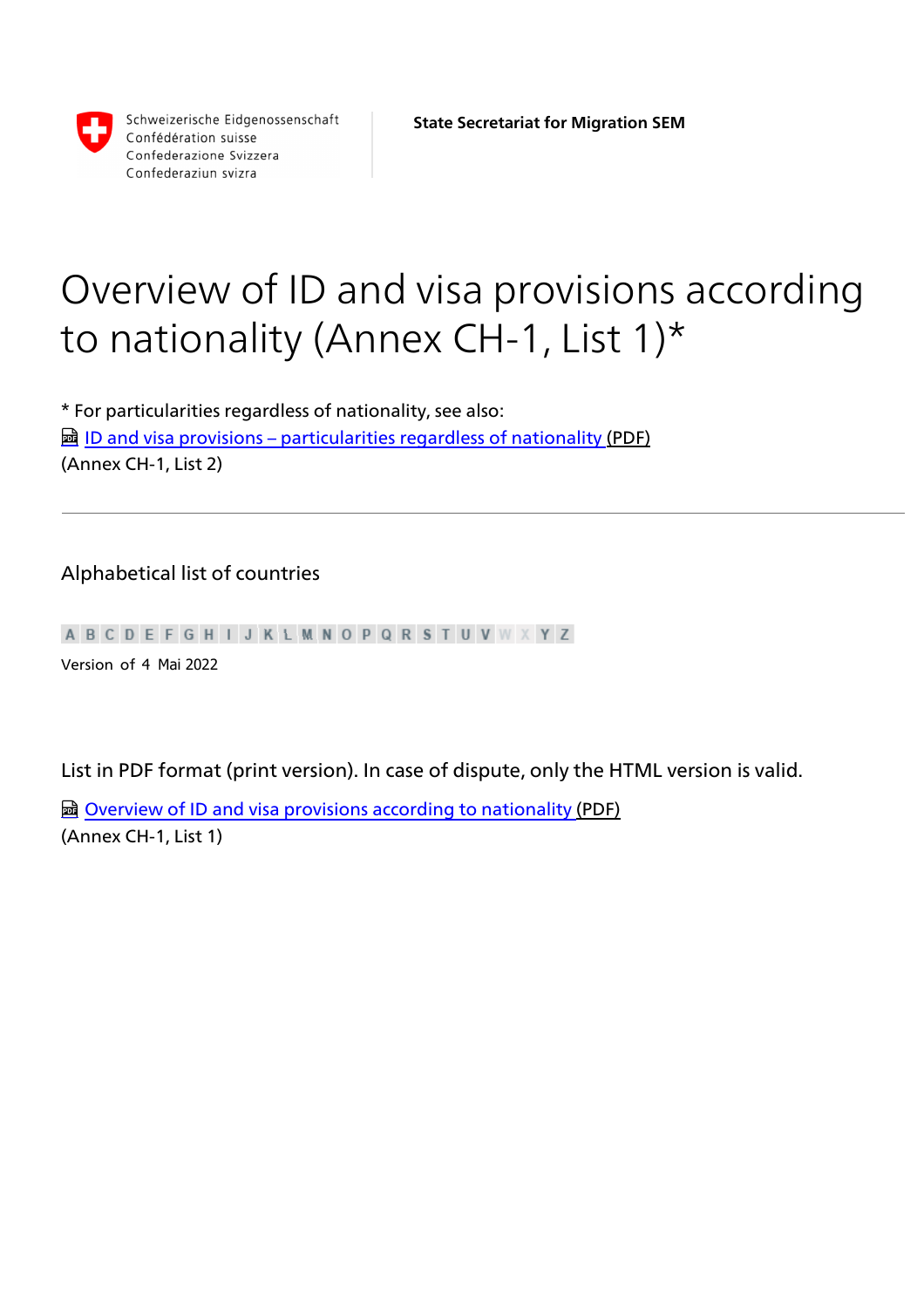# **A**

| <b>Country</b><br>(Countries in italics: not<br>recognized by Switzerland) | <b>National passports and</b><br>other travel documents<br>authorizing entry into<br><b>Switzerland</b> | Visa required for stays<br>of up to 90 days <sup>B)</sup> |                                        | Visa required for stays<br>of more than 90 days <sup><math>C</math></sup> |         |
|----------------------------------------------------------------------------|---------------------------------------------------------------------------------------------------------|-----------------------------------------------------------|----------------------------------------|---------------------------------------------------------------------------|---------|
| Afghanistan                                                                | see A)                                                                                                  | Yes                                                       | $\overline{\mathbf{V}}$                | Yes                                                                       |         |
| Albania                                                                    | see A)                                                                                                  | No                                                        | V12<br>M: D                            | Yes                                                                       | F: D    |
| Algeria                                                                    | see A)                                                                                                  | Yes                                                       | $\underline{V}$<br>M: D, S             | Yes                                                                       | F: D, S |
| Andorra                                                                    | see A)                                                                                                  | N <sub>o</sub>                                            |                                        | N <sub>o</sub>                                                            |         |
| Angola                                                                     | see A)                                                                                                  | Yes                                                       | $\overline{\mathbf{V}}$<br>M: D, S     | Yes                                                                       | F: D, S |
| Antigua and Barbuda                                                        | see A)                                                                                                  | N <sub>o</sub>                                            | $\underline{V1}$                       | Yes                                                                       |         |
| Argentina                                                                  | see A)                                                                                                  | N <sub>o</sub>                                            | $\underline{V1}$                       | Yes                                                                       |         |
| Armenia                                                                    | see A)                                                                                                  | Yes                                                       | $\underline{V}$<br>M: D                | Yes                                                                       | F: D    |
| Australia                                                                  | see A)                                                                                                  | N <sub>o</sub>                                            |                                        | N <sub>o</sub>                                                            |         |
| Austria<br>(Schengen)                                                      | $\underline{P5}$<br>ID                                                                                  | N <sub>o</sub>                                            |                                        | N <sub>o</sub>                                                            |         |
| Azerbaijan                                                                 | see A)                                                                                                  | Yes                                                       | $\overline{\mathbf{V}}$<br>$M: D, S^*$ | Yes                                                                       |         |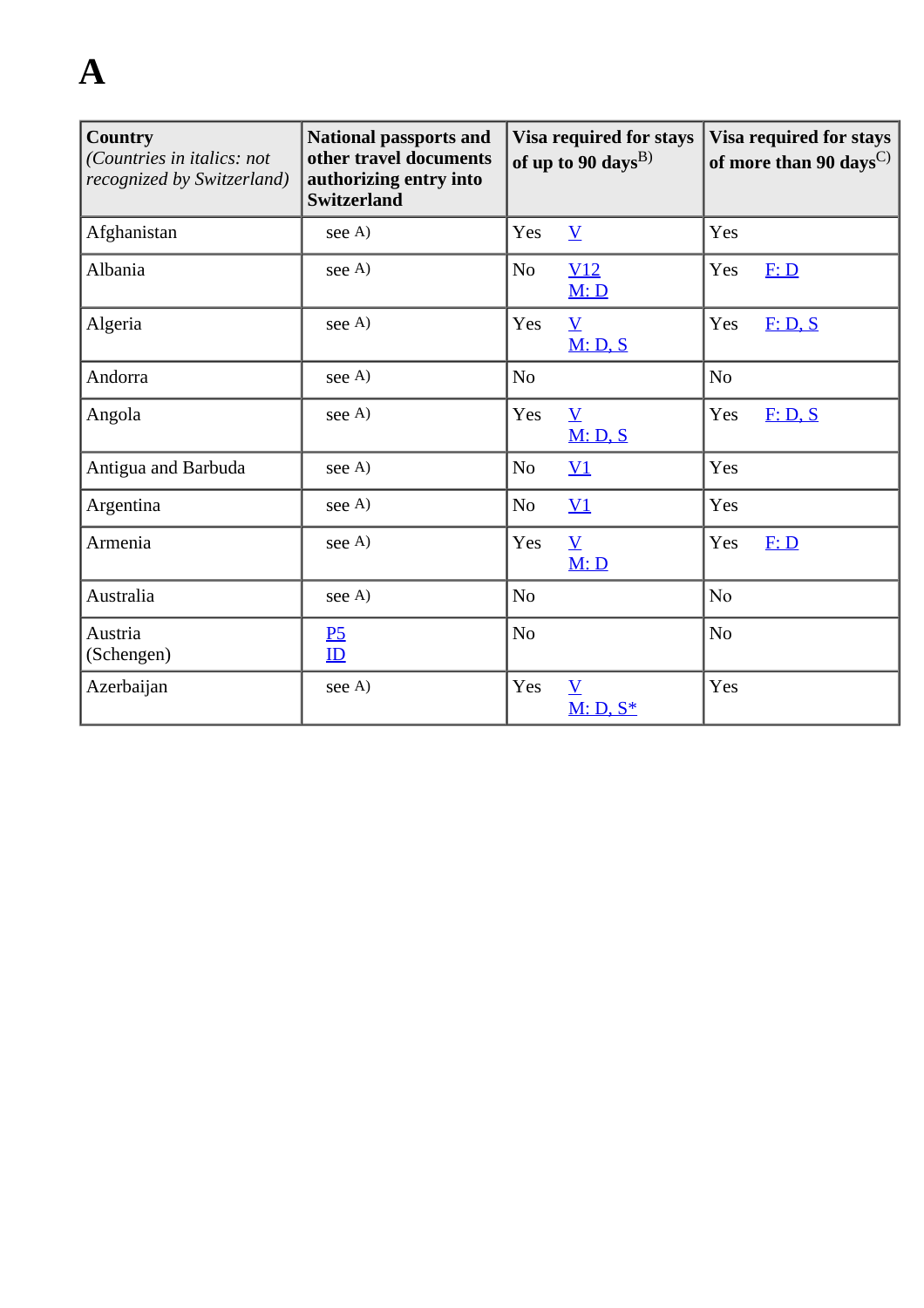| <b>Country</b><br>(Countries in italics: not<br>recognized by Switzerland) | <b>National passports and</b><br>other travel documents<br>authorizing entry into<br>Switzerland | Visa required for stays<br>of up to 90 days <sup>B)</sup> | Visa required for stays<br>of more than 90 days <sup><math>C</math></sup> |
|----------------------------------------------------------------------------|--------------------------------------------------------------------------------------------------|-----------------------------------------------------------|---------------------------------------------------------------------------|
| <b>Bahamas</b>                                                             | see A)                                                                                           | $\underline{V1}$<br>N <sub>o</sub>                        | Yes                                                                       |
| Bahrain                                                                    | see A)                                                                                           | Yes<br>$\underline{V}$                                    | Yes                                                                       |
| Bangladesh                                                                 | see A)                                                                                           | Yes<br>$\underline{V}$                                    | Yes                                                                       |
| <b>Barbados</b>                                                            | see A)                                                                                           | No<br>$\underline{V1}$                                    | Yes                                                                       |
| <b>Belarus</b>                                                             | see A)                                                                                           | Yes<br>$\underline{V}$                                    | Yes                                                                       |
| Belgium<br>(Schengen)                                                      | P <sub>5</sub><br>ID<br>$\underline{\text{SB}}$<br><b>BEL-1</b>                                  | No                                                        | No                                                                        |
| Belize                                                                     | see A)                                                                                           | Yes<br>$\underline{V}$                                    | Yes                                                                       |
| Benin                                                                      | see A)                                                                                           | Yes<br>$\overline{\mathbf{V}}$<br>$M^*$ : D, S            | Yes<br>F: D, S                                                            |
| <b>Bhutan</b>                                                              | see A)                                                                                           | Yes<br>$\overline{\mathbf{V}}$<br>M: D, S, OP             | Yes<br>F: D, S, OP                                                        |
| Bolivia                                                                    | see A)                                                                                           | Yes<br>$\overline{\mathbf{V}}$<br>M: D, S, OP             | Yes<br>F: D, S, OP                                                        |
| Bosnia and Herzegowina                                                     | see A)                                                                                           | No<br>V12<br>M: D, S                                      | Yes                                                                       |
| Botswana                                                                   | see A)                                                                                           | Yes<br>$\overline{\mathbf{V}}$<br>M: D, OP                | Yes<br>F: D, OP                                                           |
| <b>Brazil</b>                                                              | see A)                                                                                           | $\rm No$<br>$\underline{V1}$                              | Yes<br>F: D, S, OP                                                        |
| Brunei                                                                     | see A)                                                                                           | N <sub>o</sub>                                            | No                                                                        |
| Bulgaria<br>(future Schengen member)                                       | $\mathbf{ID}$<br>S <sub>B</sub>                                                                  | No                                                        | N <sub>o</sub>                                                            |
| Burkina Faso                                                               | see A)                                                                                           | Yes<br>$\underline{V}$                                    | Yes                                                                       |
| Burundi                                                                    | see A)                                                                                           | Yes<br>$\overline{\mathbf{V}}$                            | Yes                                                                       |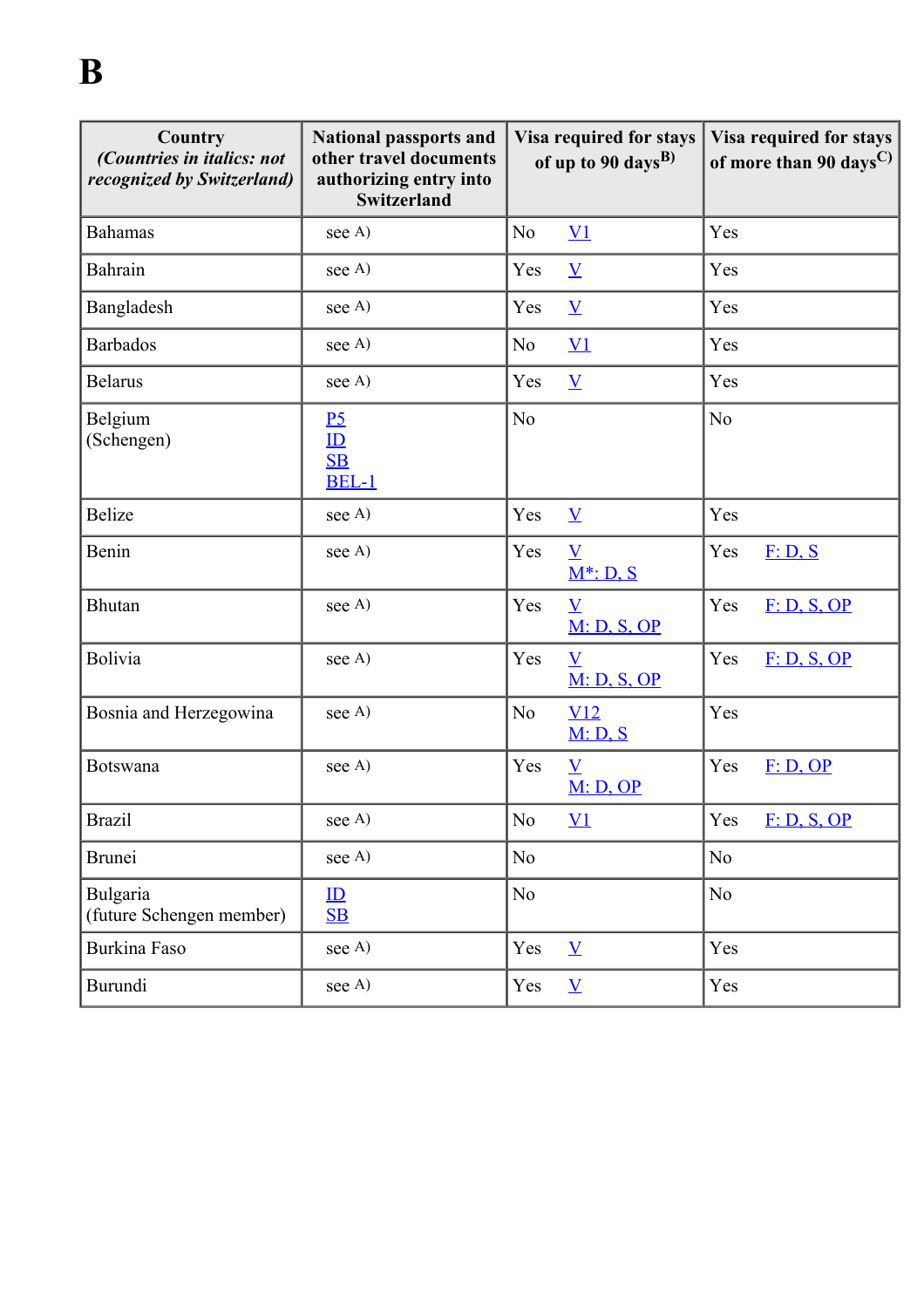| <b>Country</b><br>(Countries in italics: not<br>recognized by Switzerland) | <b>National passports and</b><br>other travel documents<br>authorizing entry into<br><b>Switzerland</b> | Visa required for stays<br>of up to 90 days <sup>B)</sup> |                                         | Visa required for stays<br>of more than 90 days <sup><math>C</math></sup> |                 |
|----------------------------------------------------------------------------|---------------------------------------------------------------------------------------------------------|-----------------------------------------------------------|-----------------------------------------|---------------------------------------------------------------------------|-----------------|
| Cambodia                                                                   | see A)                                                                                                  | Yes                                                       | $\underline{V}$                         | Yes                                                                       |                 |
| Cameroon                                                                   | see A)                                                                                                  | Yes                                                       | $\underline{V}$<br>$M^*$ : D, S         | Yes                                                                       | F: D, S         |
| Canada                                                                     | see A)                                                                                                  | N <sub>0</sub>                                            | $\underline{V1}$                        | Yes                                                                       |                 |
| Cape Verde                                                                 | see A)                                                                                                  | Yes                                                       | $\underline{V}$                         | Yes                                                                       |                 |
| Central African Republic                                                   | see A)                                                                                                  | Yes                                                       | $\underline{V}$                         | Yes                                                                       |                 |
| Chad                                                                       | see A)                                                                                                  | Yes                                                       | $\underline{V}$                         | Yes                                                                       |                 |
| Chile                                                                      | see A)                                                                                                  | N <sub>0</sub>                                            | $\underline{V1}$                        | Yes                                                                       |                 |
| China (People's Republic<br>of China)<br>also see Hong Kong and<br>Macao   | see A)                                                                                                  | Yes                                                       | $\underline{V}$<br>M: D                 | Yes                                                                       | E: D            |
| Colombia                                                                   | see A)                                                                                                  | N <sub>o</sub>                                            | $\underline{V1}$                        | Yes                                                                       | F: D, S, SP, OP |
| Comoros                                                                    | see A)                                                                                                  | Yes                                                       | $\underline{V}$                         | Yes                                                                       |                 |
| Congo (Brazzaville)                                                        | see A)                                                                                                  | Yes                                                       | $\underline{V}$                         | Yes                                                                       |                 |
| Congo (Democratic<br>Republic)                                             | see A)                                                                                                  | Yes                                                       | $\overline{\mathbf{V}}$                 | Yes                                                                       |                 |
| Costa Rica                                                                 | see A)                                                                                                  | N <sub>o</sub>                                            | $\underline{V1}$                        | Yes                                                                       |                 |
| Côte d'Ivoire                                                              | see A)                                                                                                  | Yes                                                       | $\underline{V}$                         | Yes                                                                       |                 |
| Croatia<br>(futur Schengen member)                                         | ID                                                                                                      | N <sub>o</sub>                                            |                                         | N <sub>o</sub>                                                            |                 |
| Cuba                                                                       | see A)                                                                                                  | Yes                                                       | $\underline{\mathbf{V}}$<br>M: D, S, SP | Yes                                                                       | F: D, S, SP     |
| Cyprus<br>(futur Schengen member)                                          | ID<br>$CYP-1$                                                                                           | N <sub>o</sub>                                            |                                         | N <sub>o</sub>                                                            |                 |
| Czech Republic (Schengen)                                                  | ID                                                                                                      | N <sub>o</sub>                                            |                                         | No                                                                        |                 |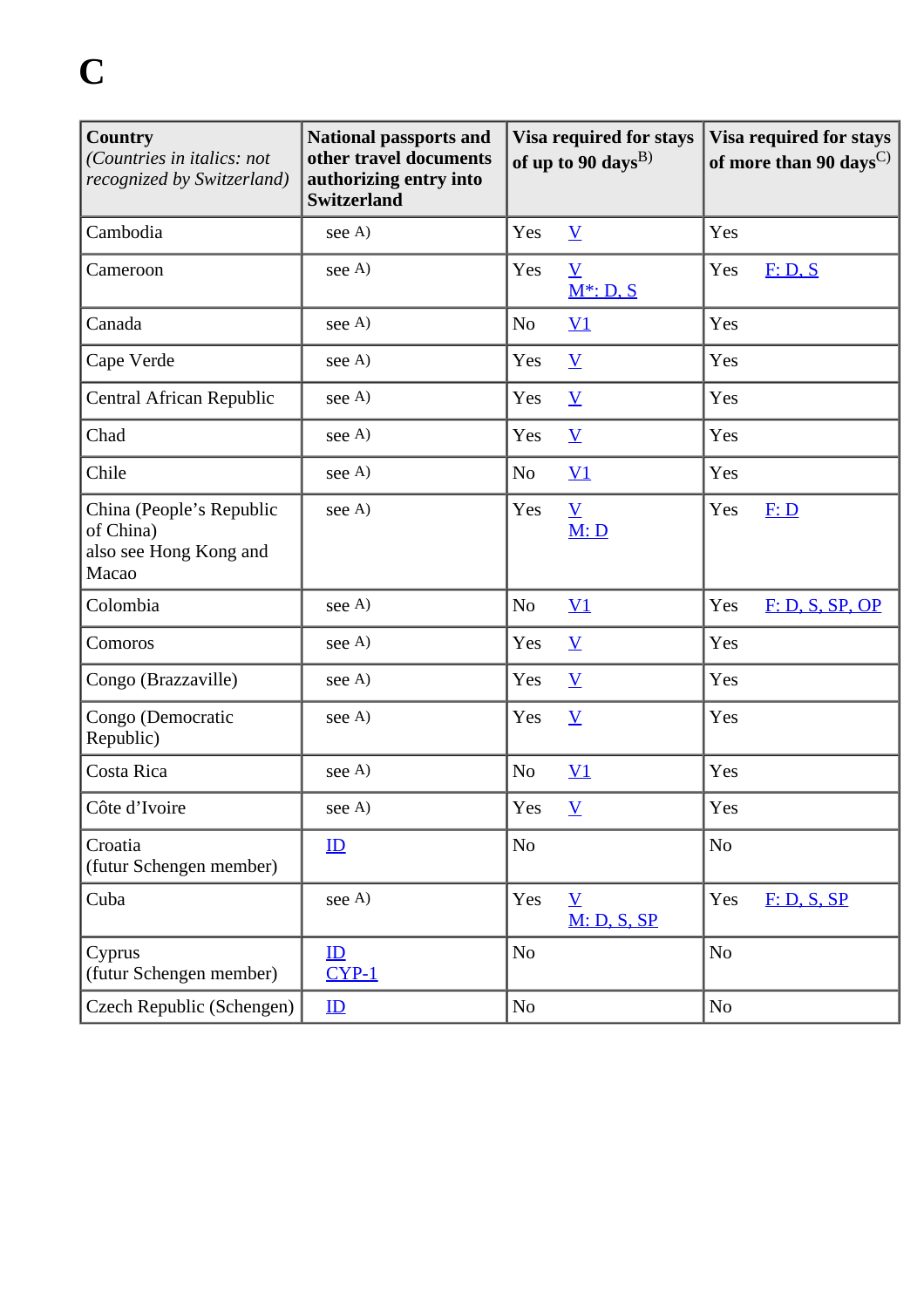| <b>Country</b><br>(Countries in italics: not<br>recognized by Switzerland) | <b>National passports and</b><br>other travel documents<br>authorizing entry into<br><b>Switzerland</b> | Visa required for stays<br>of up to 90 days <sup>B)</sup> | Visa required for stays<br>$\vert$ of more than 90 days $^{\rm C)}$ $\vert$ |
|----------------------------------------------------------------------------|---------------------------------------------------------------------------------------------------------|-----------------------------------------------------------|-----------------------------------------------------------------------------|
| Denmark<br>(Schengen)                                                      |                                                                                                         | N <sub>0</sub>                                            | $\overline{\rm No}$                                                         |
| Djibouti                                                                   | see A)                                                                                                  | Yes<br>V                                                  | Yes                                                                         |
| Dominica                                                                   | see A)                                                                                                  | $\rm V1$<br>N <sub>0</sub>                                | Yes                                                                         |
| Dominican Republic                                                         | see A)                                                                                                  | Yes<br>$\bf V$<br><u>M: D, S, SP, OP</u>                  | Yes<br>F: D, S, SP, OP                                                      |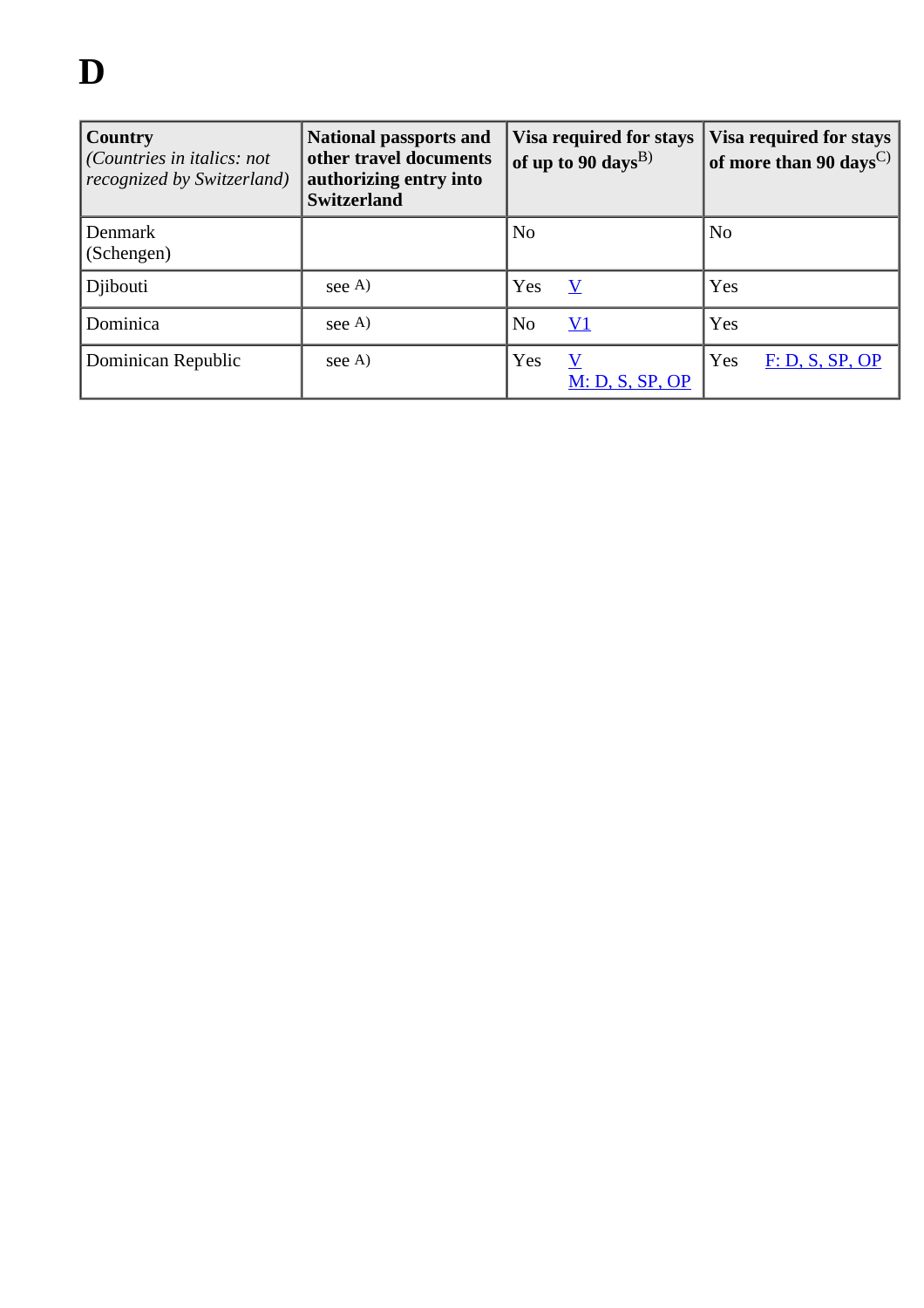| Country<br>(Countries in italics: not<br>recognized by Switzerland) | <b>National passports and</b><br>other travel documents<br>authorizing entry into<br><b>Switzerland</b> |                | Visa required for stays<br>of up to 90 days <sup>B)</sup> | <b>Visa required for stays</b><br>of more than 90 days <sup><math>C</math></sup> |                 |  |
|---------------------------------------------------------------------|---------------------------------------------------------------------------------------------------------|----------------|-----------------------------------------------------------|----------------------------------------------------------------------------------|-----------------|--|
| Ecuador                                                             | see A)                                                                                                  | Yes            | V<br>M: D, S, SP, OP                                      | Yes                                                                              | F: D, S, SP, OP |  |
| Egypt                                                               | see A)                                                                                                  | Yes            | $\overline{\mathbf{Y}}$                                   | Yes                                                                              |                 |  |
| El Salvador                                                         | see A)                                                                                                  | N <sub>o</sub> | $\underline{V1}$                                          | Yes                                                                              |                 |  |
| <b>Equatorial Guinea</b>                                            | see A)                                                                                                  | Yes            | $\overline{\mathbf{V}}$                                   | Yes                                                                              |                 |  |
| Eritrea                                                             | see A)                                                                                                  | Yes            | $\overline{\mathbf{V}}$                                   | Yes                                                                              |                 |  |
| Estonia<br>(Schengen)                                               | ID<br><b>EST-1</b>                                                                                      | N <sub>o</sub> |                                                           | N <sub>o</sub>                                                                   |                 |  |
| Eswatini<br>(Swaziland)                                             | see A)                                                                                                  | Yes            | $\overline{\mathbf{V}}$                                   | Yes                                                                              |                 |  |
| Ethiopia                                                            | see A)                                                                                                  | Yes            | $\overline{\text{V}}$                                     | Yes                                                                              |                 |  |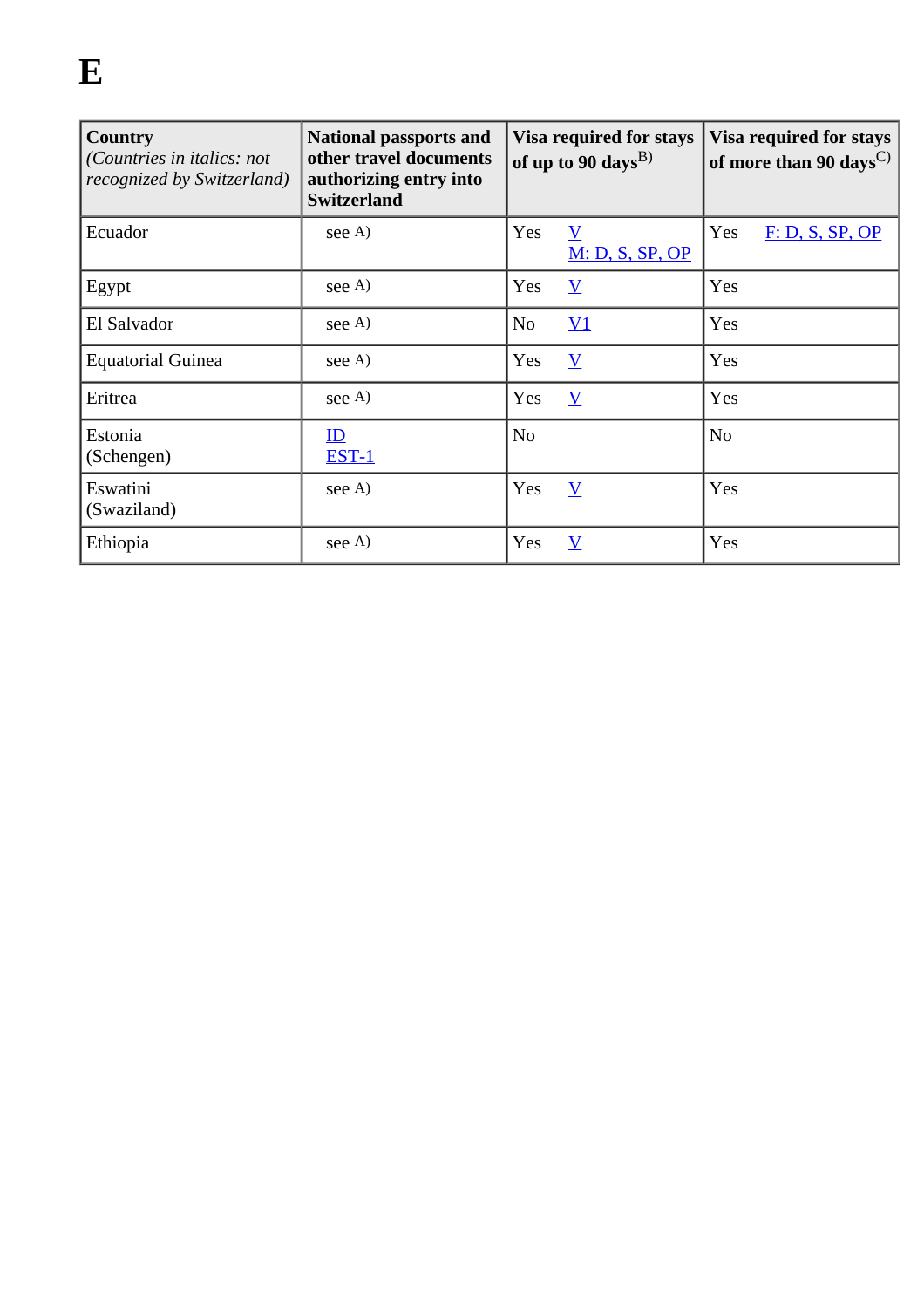# **F**

| Country<br>(Countries in italics: not<br>recognized by Switzerland) | <b>National passports and</b><br>other travel documents<br>authorizing entry into<br><b>Switzerland</b> | Visa required for stays<br>of up to 90 days <sup>B)</sup> | Visa required for stays<br>of more than 90 days <sup><math>C</math></sup> |
|---------------------------------------------------------------------|---------------------------------------------------------------------------------------------------------|-----------------------------------------------------------|---------------------------------------------------------------------------|
| Fiji                                                                | see A)                                                                                                  | Yes<br>V                                                  | Yes                                                                       |
| Finland<br>(Schengen)                                               | <u>ID</u><br>$FIN-1$                                                                                    | N <sub>0</sub>                                            | N <sub>o</sub>                                                            |
| France<br>(Schengen)                                                | P <sub>5</sub><br>ID<br><b>FRA-1</b><br><b>FRA-2</b>                                                    | N <sub>0</sub>                                            | N <sub>0</sub>                                                            |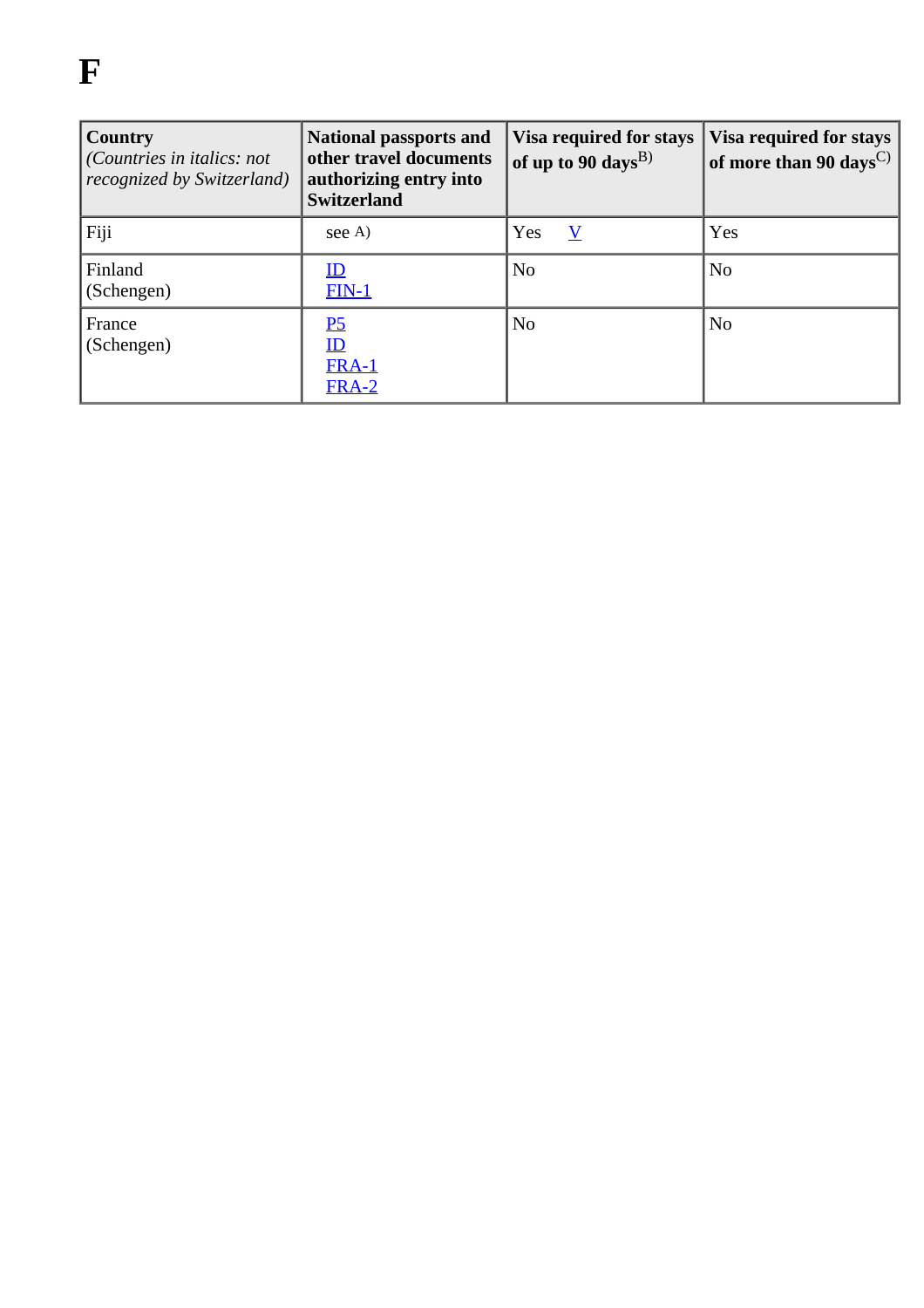| <b>Country</b><br>(Countries in italics: not<br>recognized by Switzerland) | <b>National passports and</b><br>other travel documents<br>authorizing entry into<br><b>Switzerland</b> |                | Visa required for stays<br>of up to 90 days <sup>B)</sup> |          | Visa required for stays<br>of more than 90 days <sup><math>C</math></sup> |
|----------------------------------------------------------------------------|---------------------------------------------------------------------------------------------------------|----------------|-----------------------------------------------------------|----------|---------------------------------------------------------------------------|
| Gabon                                                                      | see A)                                                                                                  | Yes            | $\underline{V}$                                           | Yes      |                                                                           |
| Gambia                                                                     | see A)                                                                                                  | Yes            | $\underline{V}$                                           | Yes      |                                                                           |
| Georgia                                                                    | see A)                                                                                                  | N <sub>o</sub> | V12<br>M: D                                               | Yes      |                                                                           |
| Germany<br>(Schengen)                                                      | $\underline{\mathbf{ID}}$<br>S <sub>B</sub><br>$DEU-1$                                                  | N <sub>o</sub> |                                                           | $\rm No$ |                                                                           |
| Ghana                                                                      | see A)                                                                                                  | Yes            | $\underline{V}$                                           | Yes      |                                                                           |
| Greece<br>(Schengen)                                                       | ID<br>S <sub>B</sub><br><b>GRC-1</b><br><b>GRC-2</b>                                                    | $\rm No$       |                                                           | $\rm No$ |                                                                           |
| Grenada                                                                    | see A)                                                                                                  | N <sub>o</sub> | $\underline{V1}$                                          | Yes      | F: D, S, OP                                                               |
| Guatemala                                                                  | see A)                                                                                                  | No             | $\underline{V1}$                                          | Yes      |                                                                           |
| Guinea                                                                     | see A)                                                                                                  | Yes            | $\underline{V}$                                           | Yes      |                                                                           |
| Guinea-Bissau                                                              | see A)                                                                                                  | Yes            | $\underline{V}$                                           | Yes      |                                                                           |
| Guyana                                                                     | see A)                                                                                                  | Yes            | $\underline{V}$<br>M: D, S                                | Yes      | F: D, S                                                                   |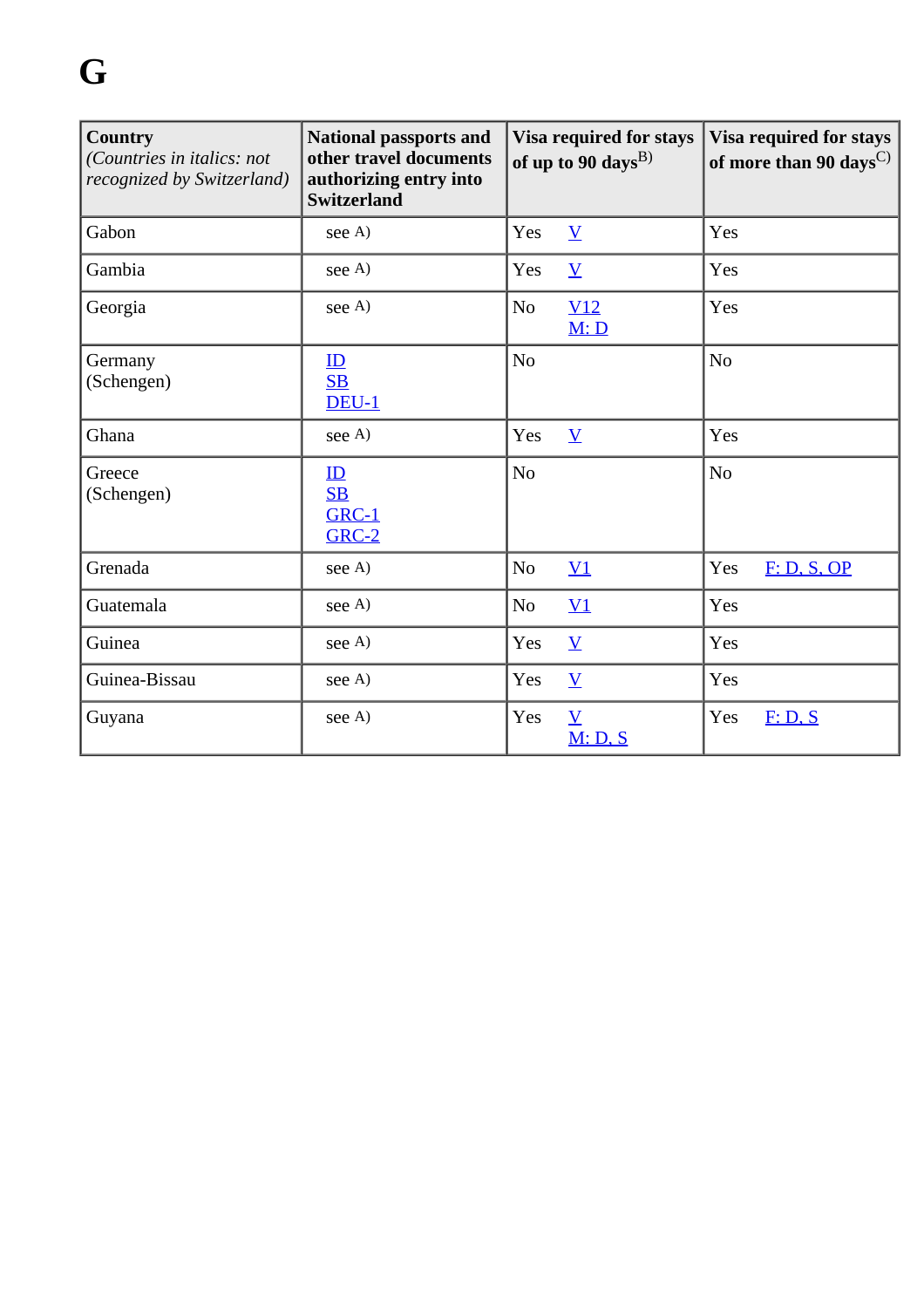| Country<br>(Countries in italics: not<br>recognized by Switzerland) | <b>National passports and</b><br>other travel documents<br>authorizing entry into<br><b>Switzerland</b> | Visa required for stays<br>of up to 90 days <sup>B)</sup> | Visa required for stays<br>of more than 90 days <sup>C)</sup> |
|---------------------------------------------------------------------|---------------------------------------------------------------------------------------------------------|-----------------------------------------------------------|---------------------------------------------------------------|
| Haiti                                                               | see A)                                                                                                  | Yes<br>V                                                  | Yes                                                           |
| Honduras                                                            | see A)                                                                                                  | <u>V1</u><br>N <sub>0</sub>                               | Yes                                                           |
| Hong Kong                                                           | see A)                                                                                                  | N <sub>0</sub><br>V16                                     | Yes                                                           |
| Hungary<br>(Schengen)                                               | $\mathbf{ID}$<br>S <sub>B</sub><br>$HUN-1$                                                              | N <sub>0</sub>                                            | N <sub>0</sub>                                                |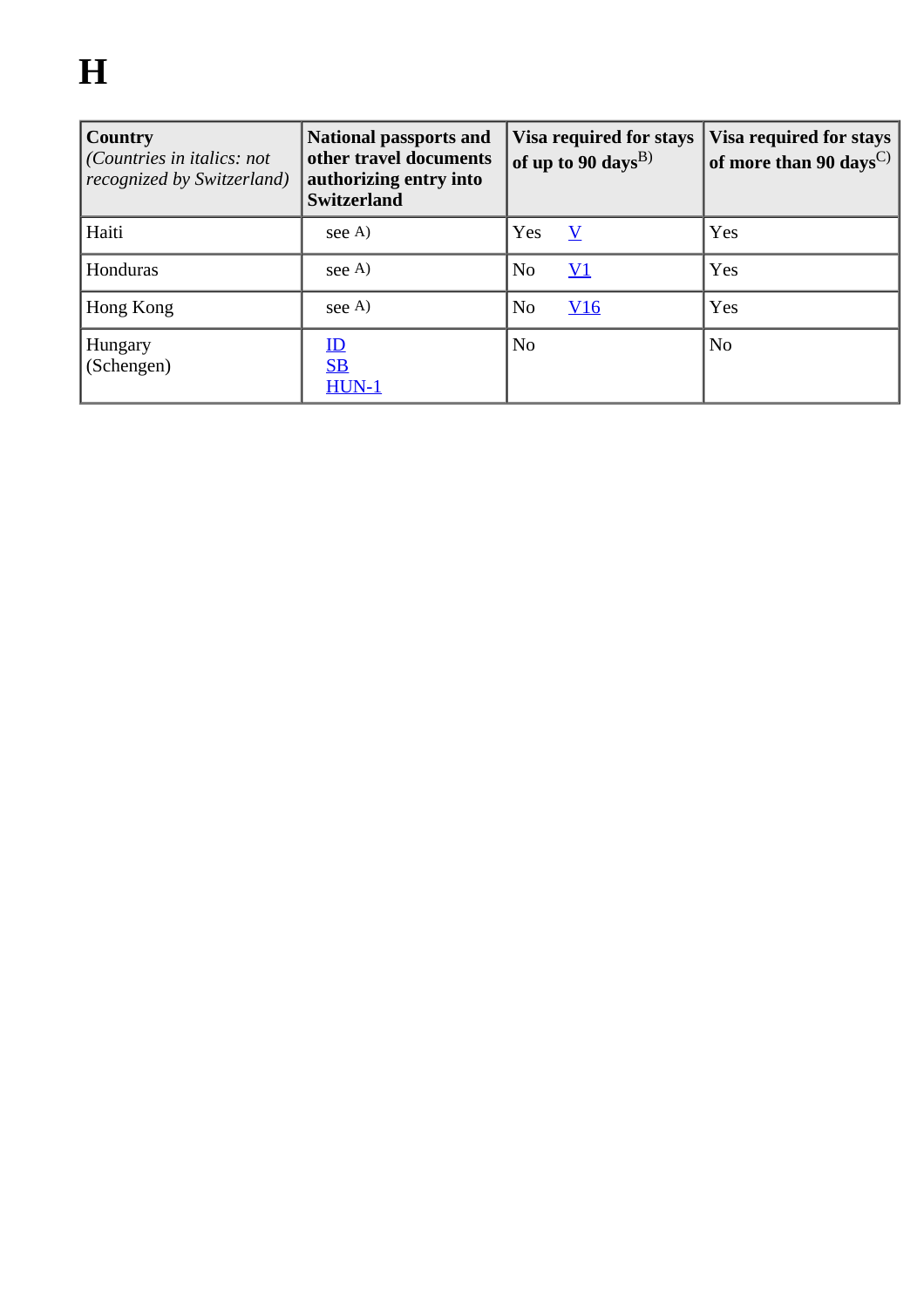# **I**

| Country<br>(Countries in italics: not<br>recognized by Switzerland) | <b>National passports and</b><br>other travel documents<br>authorizing entry into<br><b>Switzerland</b> | Visa required for stays<br>of up to 90 days <sup>B)</sup> | Visa required for stays<br>of more than 90 days <sup><math>C</math></sup> |  |
|---------------------------------------------------------------------|---------------------------------------------------------------------------------------------------------|-----------------------------------------------------------|---------------------------------------------------------------------------|--|
| India                                                               | see A)                                                                                                  | Yes<br>$\overline{\mathbf{V}}$<br>M: D                    | Yes                                                                       |  |
| Indonesia                                                           | see A)                                                                                                  | Yes<br>$\underline{V}$<br>M: D, S                         | Yes                                                                       |  |
| Iran                                                                | see A)                                                                                                  | Yes<br>$\underline{\mathbf{V}}$<br>M: D                   | Yes<br>F: D                                                               |  |
| Iraq                                                                | see A)                                                                                                  | Yes<br>$\overline{\mathbf{V}}$                            | Yes                                                                       |  |
| Ireland                                                             | $\mathbf{ID}$                                                                                           | N <sub>o</sub>                                            | N <sub>o</sub>                                                            |  |
| <b>Island</b><br>(Schengen)                                         | $\mathbf{I} \mathbf{D}$                                                                                 | N <sub>o</sub>                                            | N <sub>o</sub>                                                            |  |
| Israel                                                              | see A)                                                                                                  | N <sub>o</sub><br>$\underline{V1}$                        | Yes                                                                       |  |
| Italy<br>(Schengen)                                                 | $\underline{\text{ID}}$<br>S <sub>B</sub><br>$ITA-1$<br>$ITA-2$                                         | N <sub>o</sub>                                            | N <sub>o</sub>                                                            |  |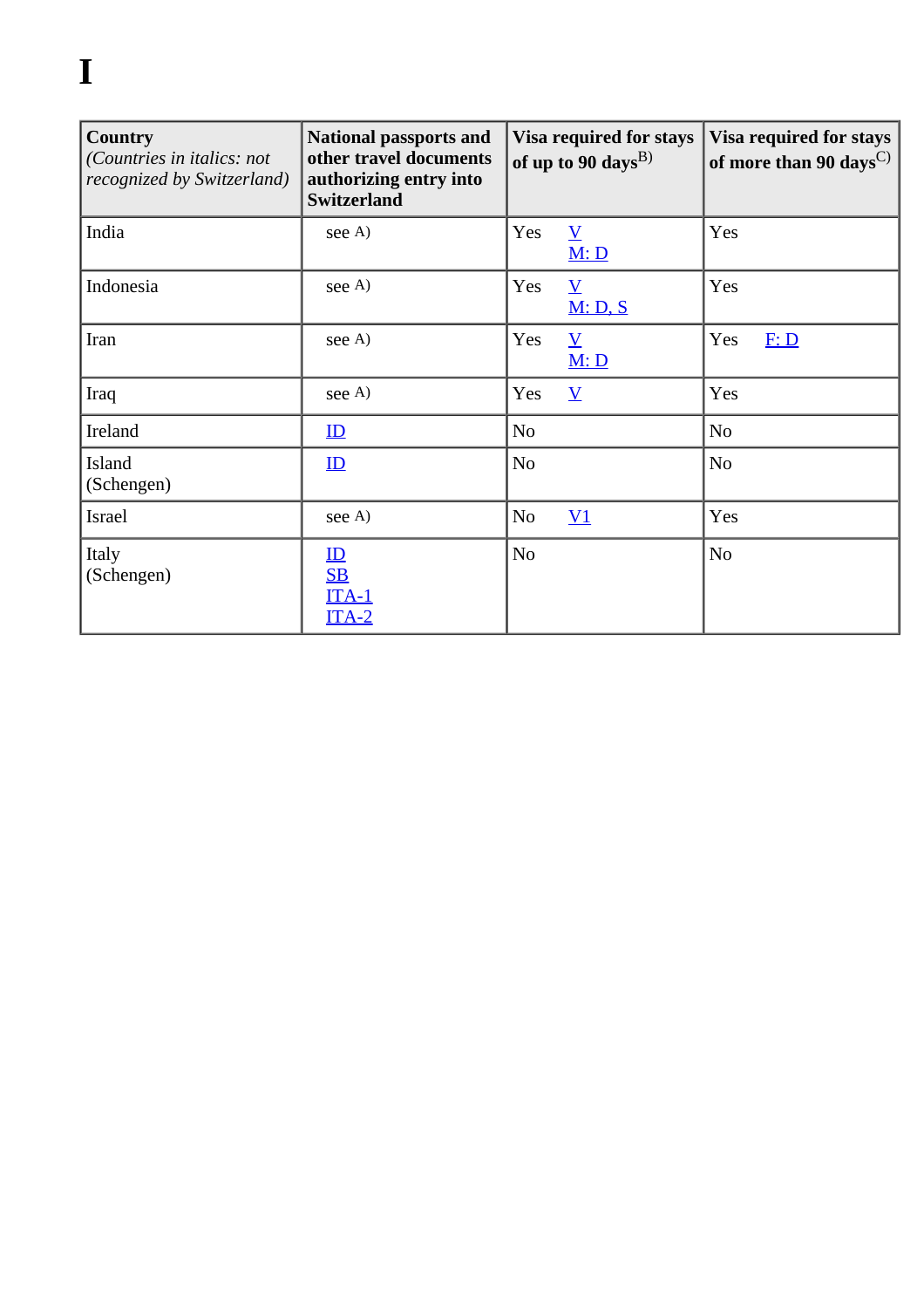# **J**

| Country<br>(Countries in italics: not<br>recognized by Switzerland) | <b>National passports and</b><br>other travel documents<br>authorizing entry into<br><b>Switzerland</b> | Visa required for stays<br>of up to 90 days <sup>B)</sup> | <b>Visa required for stays</b><br>of more than 90 days <sup><math>C</math></sup> |
|---------------------------------------------------------------------|---------------------------------------------------------------------------------------------------------|-----------------------------------------------------------|----------------------------------------------------------------------------------|
| Jamaika                                                             | see A                                                                                                   | Yes<br>M: D, S, OP                                        | Yes<br>F: D, S, OP                                                               |
| Japan                                                               | see A)                                                                                                  | $\overline{\rm No}$                                       | N <sub>0</sub>                                                                   |
| Jordan                                                              | see A)                                                                                                  | Yes                                                       | Yes                                                                              |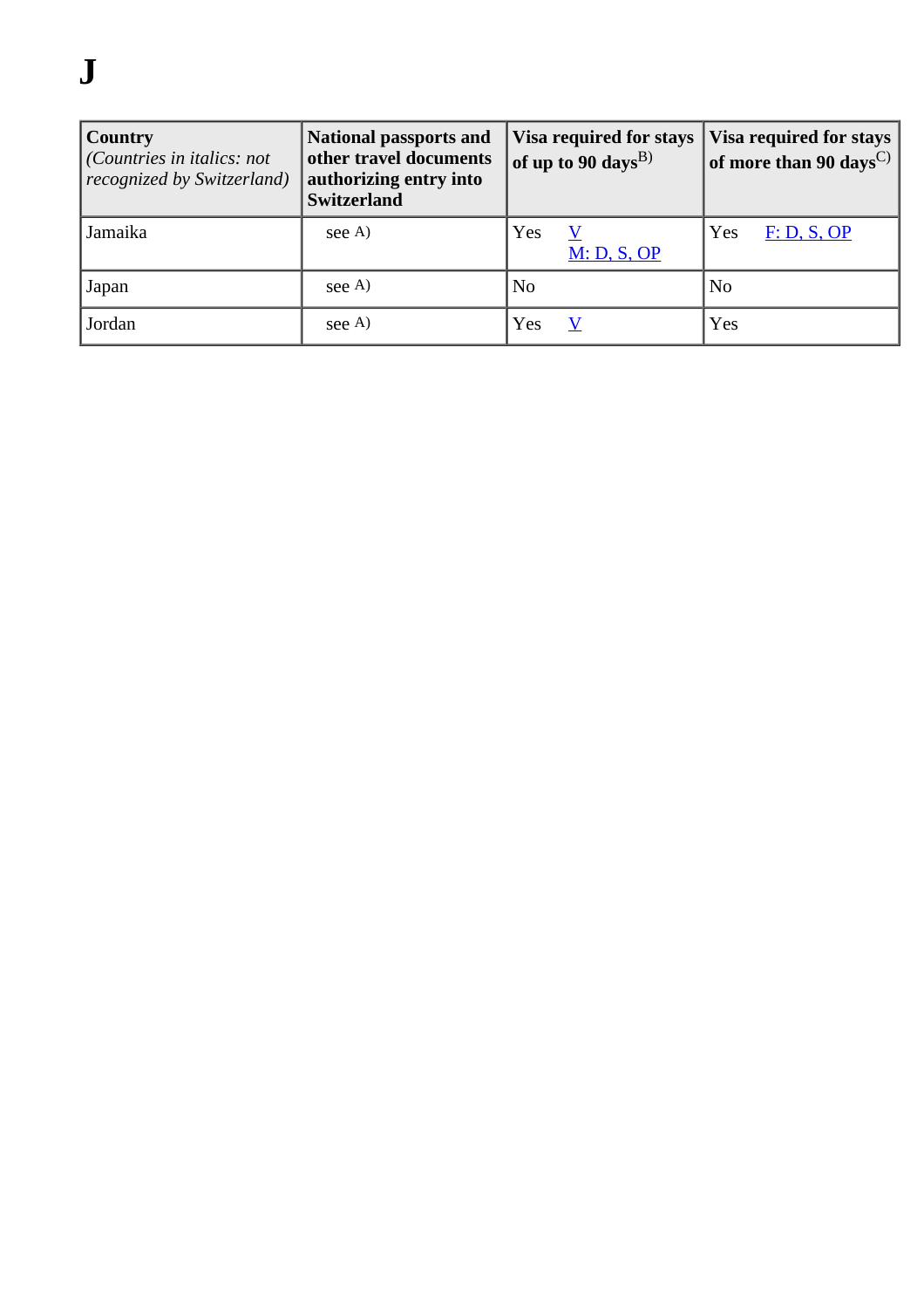| Country<br>(Countries in italics: not<br>recognized by Switzerland) | <b>National passports and</b><br>other travel documents<br>authorizing entry into<br><b>Switzerland</b> | Visa required for stays<br>of up to 90 days <sup>B)</sup> |                                 | Visa required for stays<br>of more than 90 days <sup><math>C</math></sup> |             |
|---------------------------------------------------------------------|---------------------------------------------------------------------------------------------------------|-----------------------------------------------------------|---------------------------------|---------------------------------------------------------------------------|-------------|
| Kazakhstan                                                          | see A)                                                                                                  | Yes                                                       | $\overline{\mathbf{V}}$<br>M: D | Yes                                                                       | F: D        |
| Kenia                                                               | see A)                                                                                                  | Yes                                                       | $\overline{\mathbf{V}}$         | Yes                                                                       |             |
| Kiribati                                                            | see A)                                                                                                  | N <sub>o</sub>                                            | $\underline{V1}$                | Yes                                                                       |             |
| Kosovo                                                              | see A)                                                                                                  | Yes                                                       | $\overline{V}$                  | Yes                                                                       |             |
| Kuwait                                                              | see A)                                                                                                  | Yes                                                       | V<br>M: D, S, SP                | Yes                                                                       | F: D, S, SP |
| Kyrgyzstan                                                          | see A)                                                                                                  | Yes                                                       | $\overline{\mathbf{V}}$<br>M: D | Yes                                                                       | F: D        |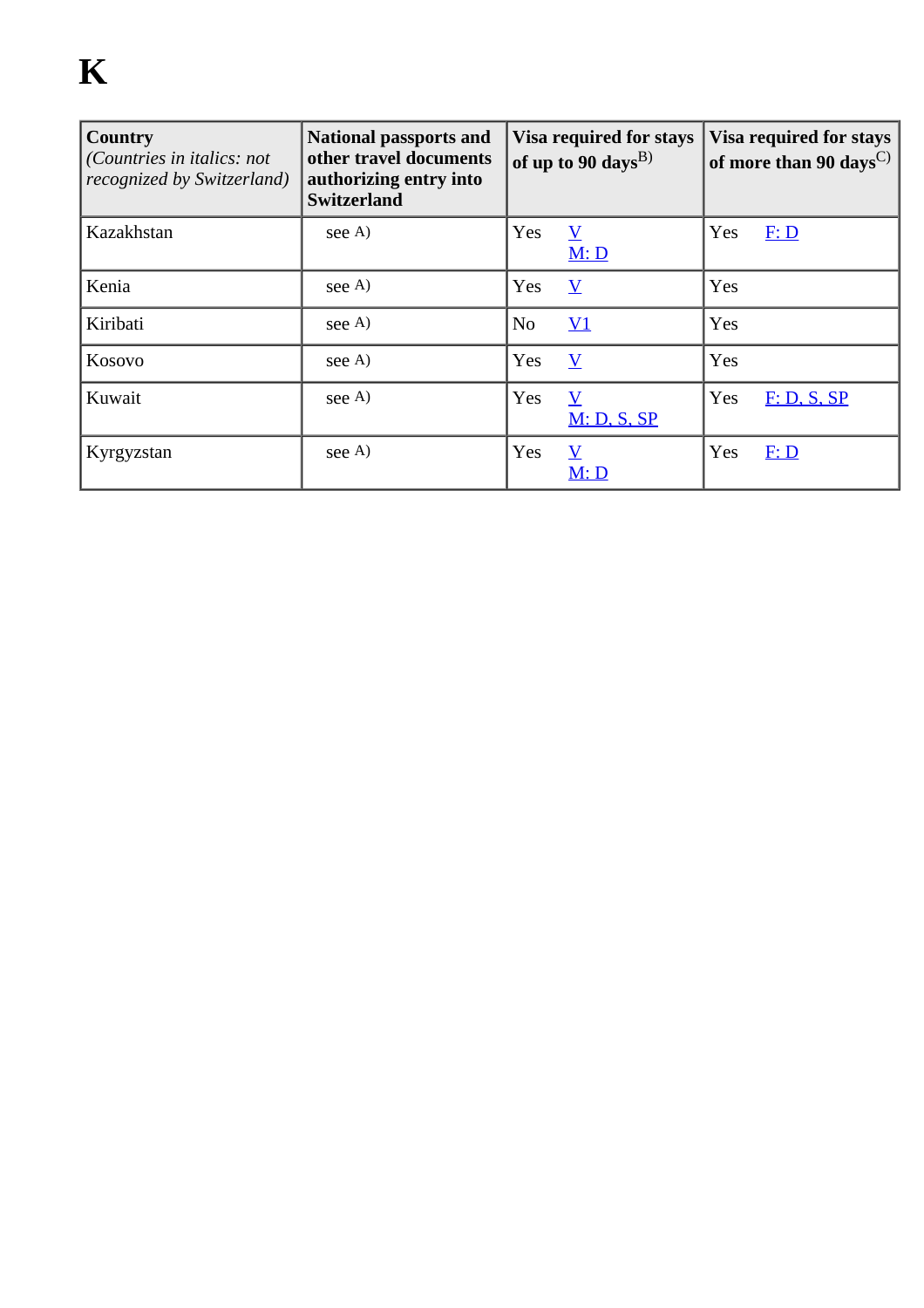# **L**

| <b>Country</b><br>(Countries in italics: not<br>recognized by Switzerland) | <b>National passports and</b><br>other travel documents<br>authorizing entry into<br><b>Switzerland</b> | Visa required for stays<br>of up to 90 days <sup>B)</sup> |                                | Visa required for stays<br>of more than 90 days <sup><math>C</math>)</sup> |             |
|----------------------------------------------------------------------------|---------------------------------------------------------------------------------------------------------|-----------------------------------------------------------|--------------------------------|----------------------------------------------------------------------------|-------------|
| Laos                                                                       | see A)                                                                                                  | Yes                                                       | $\underline{V}$<br>M: D, S, OP | Yes                                                                        | F: D, S, OP |
| Latvia<br>(Schengen)                                                       | $\mathbf{I} \mathbf{D}$<br>$LVA-1$<br>$LVA-2$                                                           | N <sub>o</sub>                                            |                                | N <sub>o</sub>                                                             |             |
| Lebanon                                                                    | see A)                                                                                                  | Yes                                                       | $\underline{V}$<br>M: D        | Yes                                                                        | F: D        |
| Lesotho                                                                    | see A)                                                                                                  | Yes                                                       | $\underline{V}$                | Yes                                                                        |             |
| Liberia                                                                    | see A)                                                                                                  | Yes                                                       | $\underline{V}$                | Yes                                                                        |             |
| Libya                                                                      | see A)                                                                                                  | Yes                                                       | $\overline{\mathbf{V}}$        | Yes                                                                        |             |
| Liechtenstein<br>(Schengen)                                                | P <sub>5</sub><br>$\mathbf{I} \mathbf{D}$                                                               | No                                                        |                                | N <sub>o</sub>                                                             |             |
| Lithuania<br>(Schengen)                                                    | ID                                                                                                      | N <sub>o</sub>                                            |                                | N <sub>0</sub>                                                             |             |
| Luxembourg<br>(Schengen)                                                   | P <sub>5</sub><br>S <sub>B</sub><br>ID<br>$LUX-1$                                                       | N <sub>o</sub>                                            |                                | N <sub>o</sub>                                                             |             |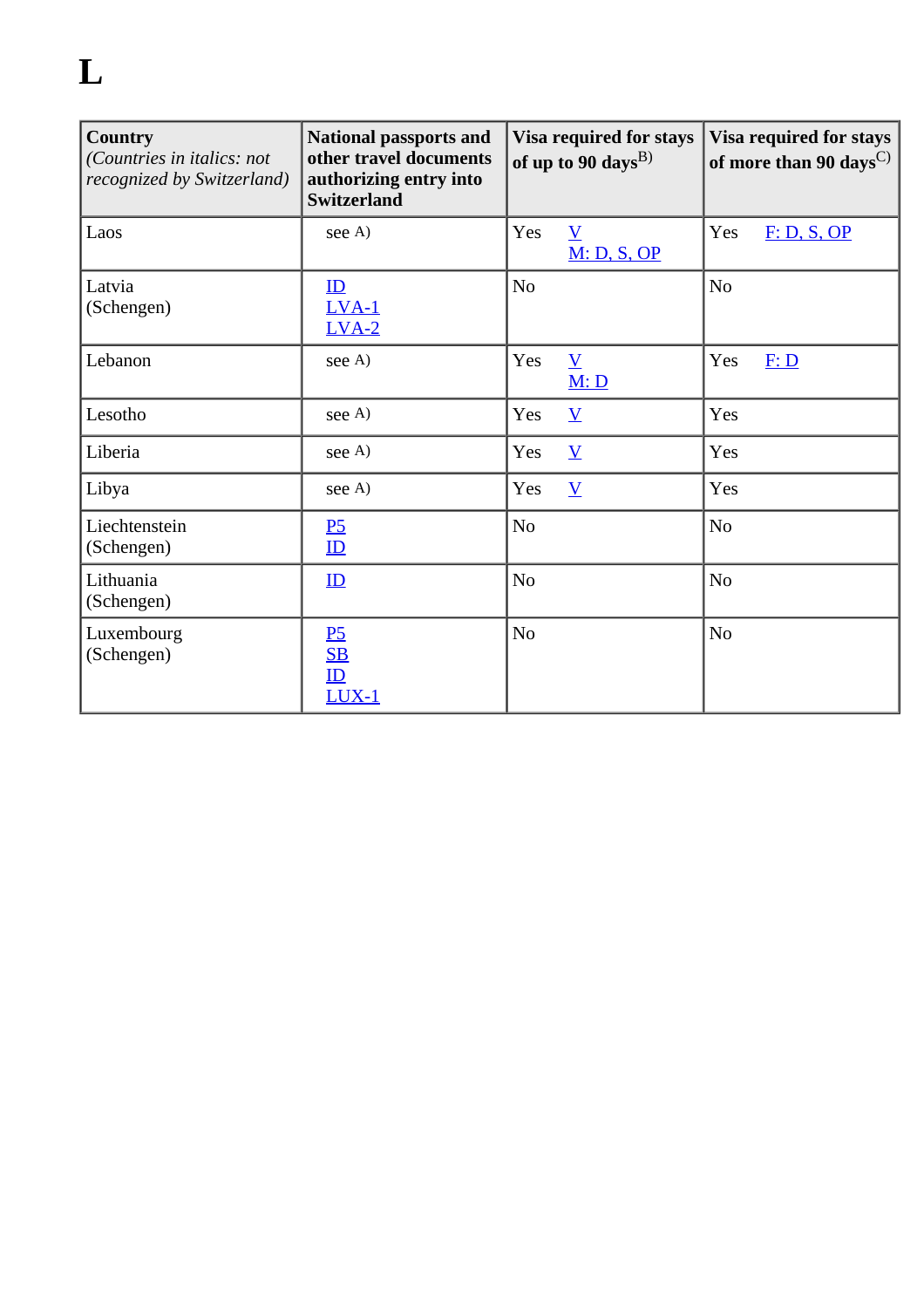# **M**

| <b>Country</b><br>(Countries in italics: not<br>recognized by Switzerland) | <b>National passports and</b><br>other travel documents<br>authorizing entry into<br><b>Switzerland</b> | Visa required for stays<br>of up to 90 days <sup>B)</sup> | Visa required for stays<br>of more than 90 days <sup><math>C)</math></sup> |
|----------------------------------------------------------------------------|---------------------------------------------------------------------------------------------------------|-----------------------------------------------------------|----------------------------------------------------------------------------|
| Macao                                                                      | see A)                                                                                                  | N <sub>0</sub><br>V17                                     | Yes                                                                        |
| Madagascar                                                                 | see A)                                                                                                  | Yes<br>$\underline{V}$                                    | Yes                                                                        |
| Malawi                                                                     | see A)                                                                                                  | Yes<br>$\underline{V}$                                    | Yes                                                                        |
| Malaysia                                                                   | see A)                                                                                                  | No                                                        | N <sub>o</sub>                                                             |
| Maledives                                                                  | see A)                                                                                                  | Yes<br>$\underline{V}$                                    | Yes                                                                        |
| Mali                                                                       | see A)                                                                                                  | $\underline{V}$<br>Yes                                    | Yes                                                                        |
| Malta<br>(Schengen)                                                        | $\mathbf{D}$                                                                                            | N <sub>o</sub>                                            | N <sub>o</sub>                                                             |
| Marshall Islands                                                           | see A)                                                                                                  | $\underline{V1}$<br>N <sub>0</sub>                        | Yes                                                                        |
| Mauretania                                                                 | see A)                                                                                                  | Yes<br>$\underline{V}$                                    | Yes                                                                        |
| Mauritius                                                                  | see A)                                                                                                  | $\underline{V1}$<br>N <sub>o</sub>                        | F: D, S<br>Yes                                                             |
| Mexico                                                                     | see A)                                                                                                  | $\underline{V1}$<br>N <sub>o</sub>                        | Yes                                                                        |
| Micronesia (Trust Territory<br>of Pacific Islands)                         | see A)                                                                                                  | N <sub>o</sub><br>$\underline{V1}$                        | Yes                                                                        |
| Moldova                                                                    | see A)                                                                                                  | No<br>V12<br>M: D, S                                      | Yes<br>F: D, S                                                             |
| Monaco<br>(Schengen)                                                       | P <sub>5</sub><br>ID<br>$MCO-1$<br>$MCO-2$                                                              | N <sub>o</sub>                                            | N <sub>o</sub>                                                             |
| Mongolia                                                                   | see A)                                                                                                  | Yes<br>$\overline{\mathbf{V}}$<br>M: D, S, OP             | Yes<br>F: D, S, OP                                                         |
| Montenegro                                                                 | see A)                                                                                                  | N <sub>o</sub><br>V12                                     | Yes                                                                        |
| Morocco                                                                    | see A)                                                                                                  | Yes<br>$\underline{V}$<br>M: D, S, SP                     | Yes<br>F: D, S, SP                                                         |
| Mozambique                                                                 | see A)                                                                                                  | Yes<br>$\underline{V}$                                    | Yes                                                                        |
| Myanmar (Burma)                                                            | see A)                                                                                                  | Yes<br>$\underline{V}$                                    | Yes                                                                        |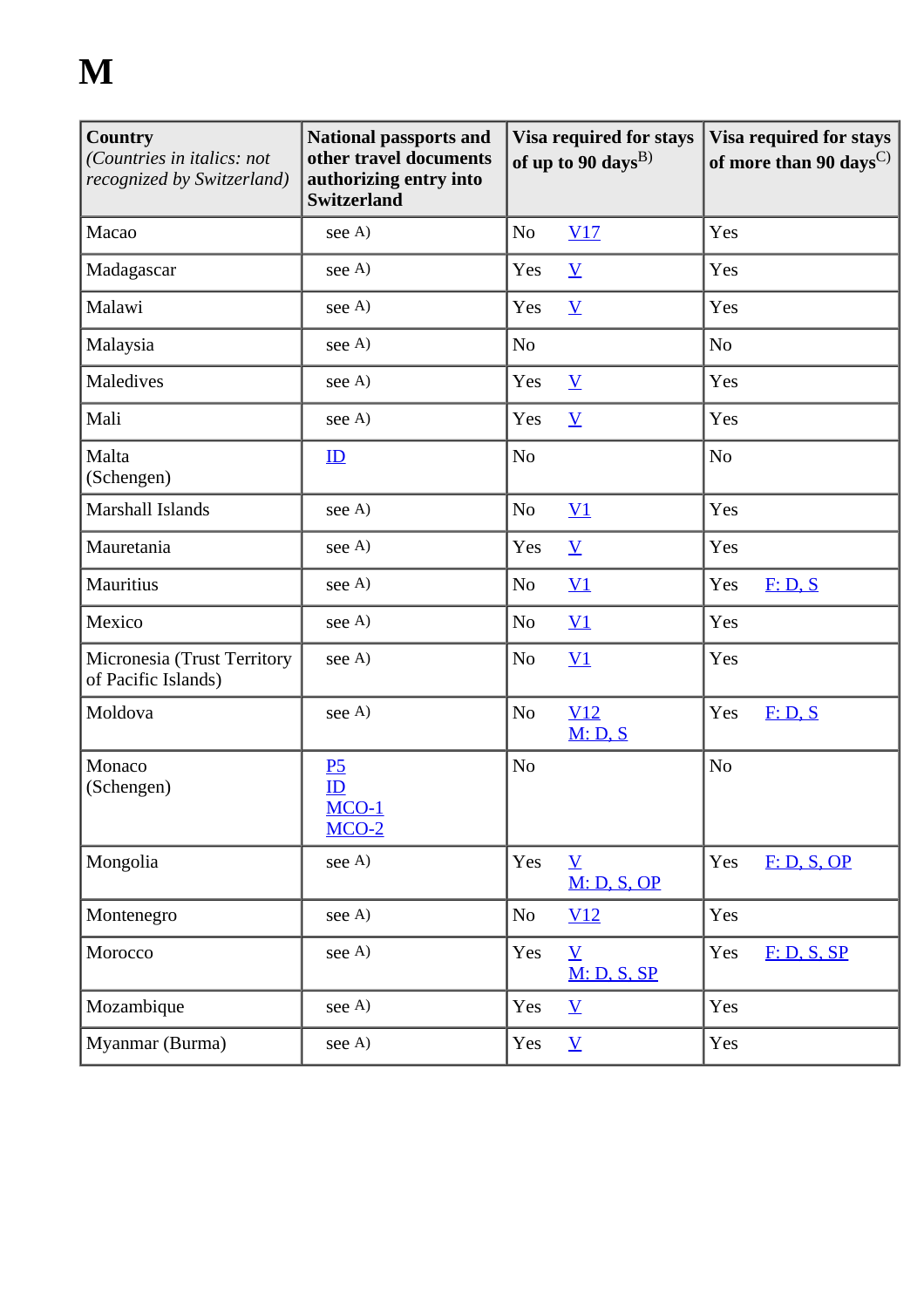# **N**

| <b>Country</b><br>(Countries in italics: not<br>recognized by Switzerland) | <b>National passports and</b><br>other travel documents<br>authorizing entry into<br><b>Switzerland</b> | Visa required for stays<br>of up to 90 days <sup>B)</sup> | Visa required for stays<br>of more than 90 days <sup><math>C</math></sup> |
|----------------------------------------------------------------------------|---------------------------------------------------------------------------------------------------------|-----------------------------------------------------------|---------------------------------------------------------------------------|
| Namibia                                                                    | see A)                                                                                                  | Yes<br>$\overline{\mathbf{V}}$<br><b>M: D, S, OP</b>      | Yes<br>F: D; S, OP                                                        |
| Nauru                                                                      | see A)                                                                                                  | Yes<br>$\underline{\mathbf{V}}$                           | Yes                                                                       |
| Nepal                                                                      | see A)                                                                                                  | Yes<br>$\underline{V}$                                    | Yes                                                                       |
| Netherlands<br>(Schengen)                                                  | P <sub>5</sub><br>$\underline{\text{ID}}$<br>S <sub>B</sub><br>$NLD-1$<br>$NLD-2$                       | N <sub>o</sub>                                            | N <sub>o</sub>                                                            |
| New Zealand                                                                | see A)                                                                                                  | N <sub>o</sub>                                            | N <sub>o</sub>                                                            |
| Nicaragua                                                                  | see A)                                                                                                  | N <sub>o</sub><br>$\underline{V1}$                        | Yes                                                                       |
| Niger                                                                      | see A)                                                                                                  | Yes<br>$\underline{V}$                                    | Yes                                                                       |
| Nigeria                                                                    | see A)                                                                                                  | Yes<br>$\underline{V}$                                    | Yes                                                                       |
| North Korea                                                                | see A)                                                                                                  | $\underline{V}$<br>Yes                                    | Yes                                                                       |
| North Macedonia                                                            | see A)                                                                                                  | N <sub>o</sub><br>$\underline{V}9$<br>V12<br>M: D, S, SP  | Yes<br>F: D, S, SP                                                        |
| Norway<br>(Schengen)                                                       | ID                                                                                                      | N <sub>o</sub>                                            | No                                                                        |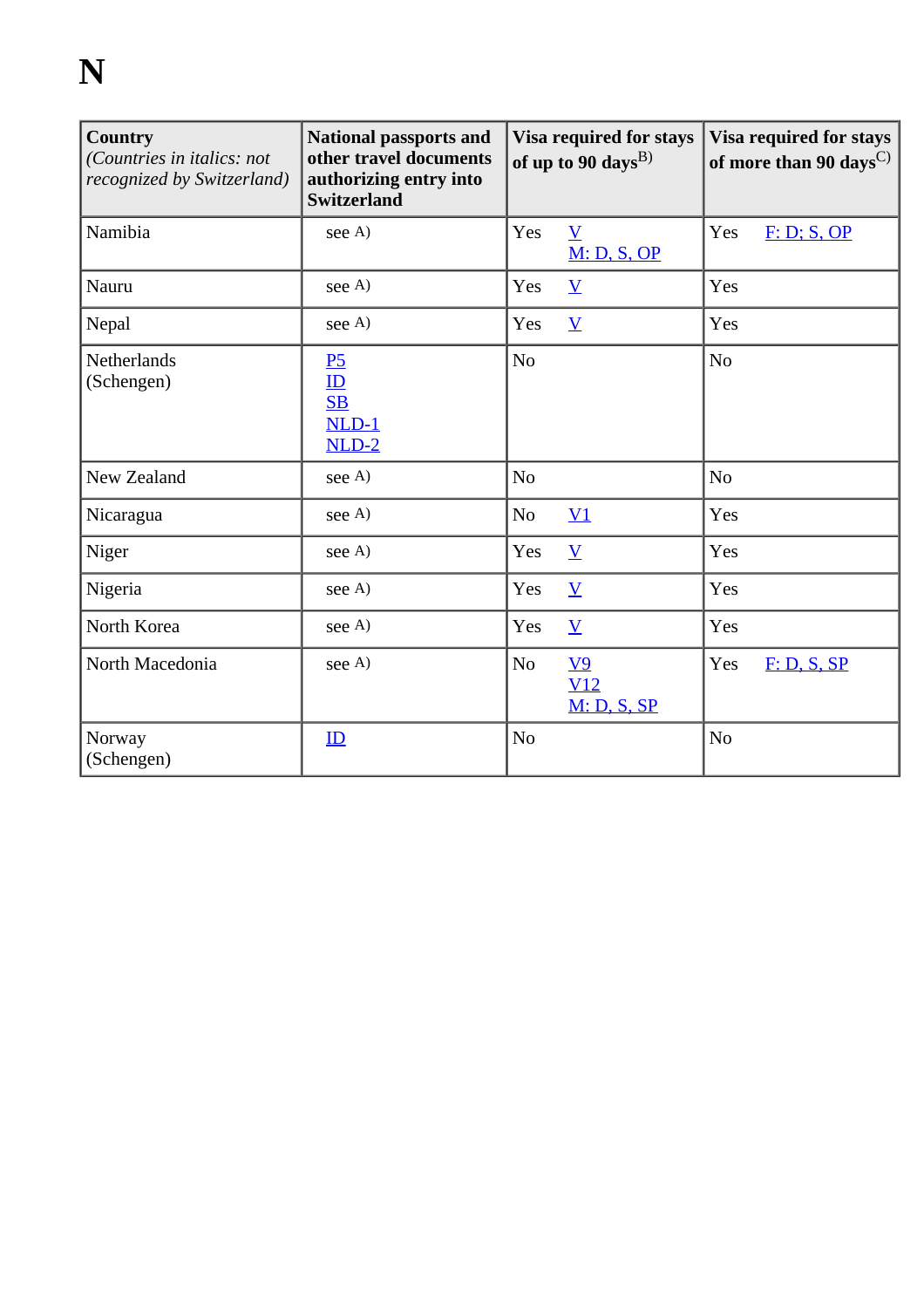# **O**

| Country<br>$ $ (Countries in italics: not<br>recognized by Switzerland) | National passports and Visa required for stays Visa required for stays<br>other travel documents<br>authorizing entry into<br><b>Switzerland</b> | of up to 90 days <sup>B)</sup> | of more than 90 days <sup>C)</sup> |
|-------------------------------------------------------------------------|--------------------------------------------------------------------------------------------------------------------------------------------------|--------------------------------|------------------------------------|
| Oman                                                                    | see A                                                                                                                                            | Yes<br>M: D, S, SP             | F: D, S, SP<br>Yes                 |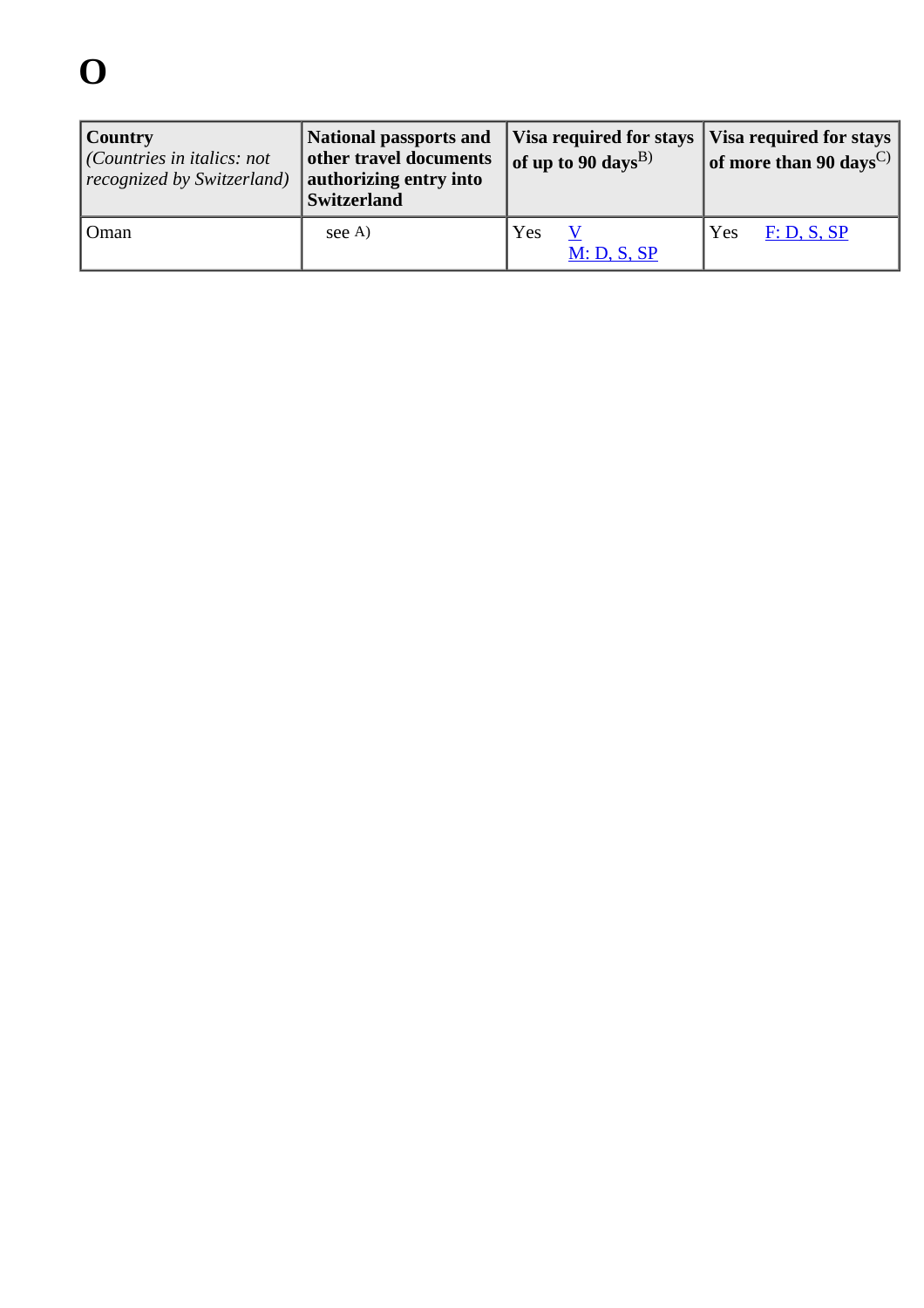# **P**

| <b>Country</b><br>(Countries in italics: not<br>recognized by Switzerland) | <b>National passports and</b><br>other travel documents<br>authorizing entry into<br><b>Switzerland</b> |                | Visa required for stays<br>of up to 90 days <sup>B)</sup> |                | Visa required for stays<br>of more than 90 days <sup><math>C</math></sup> |
|----------------------------------------------------------------------------|---------------------------------------------------------------------------------------------------------|----------------|-----------------------------------------------------------|----------------|---------------------------------------------------------------------------|
| Pakistan                                                                   | see A)                                                                                                  | Yes            | $\underline{V}$                                           | Yes            |                                                                           |
| Palau                                                                      | see A)                                                                                                  | N <sub>o</sub> | $\underline{V1}$                                          | Yes            | F: D, S, OP                                                               |
| Palestine                                                                  | $\int$ see $^{A)}$                                                                                      | Yes            | $\underline{V}$                                           | Yes            |                                                                           |
| Panama                                                                     | see A)                                                                                                  | N <sub>o</sub> | $\underline{V1}$                                          | Yes            |                                                                           |
| Papua New Guinea                                                           | see A)                                                                                                  | Yes            | $\underline{\mathbf{V}}$                                  | Yes            |                                                                           |
| Paraguay                                                                   | see A)                                                                                                  | N <sub>o</sub> | $\underline{V1}$                                          | Yes            |                                                                           |
| Peru                                                                       | see A)                                                                                                  | N <sub>o</sub> | $\underline{V1}$                                          | Yes            | F: D, S, SP                                                               |
| Philippines                                                                | see A)                                                                                                  | Yes            | $\overline{\mathbf{V}}$<br>M: D, OP                       | Yes            | F: D, OP                                                                  |
| Poland<br>(Schengen)                                                       | ID                                                                                                      | N <sub>o</sub> |                                                           | N <sub>o</sub> |                                                                           |
| Portugal<br>(Schengen)                                                     | $\overline{P2}$<br>ID<br>PRT-1                                                                          | N <sub>o</sub> |                                                           | N <sub>o</sub> |                                                                           |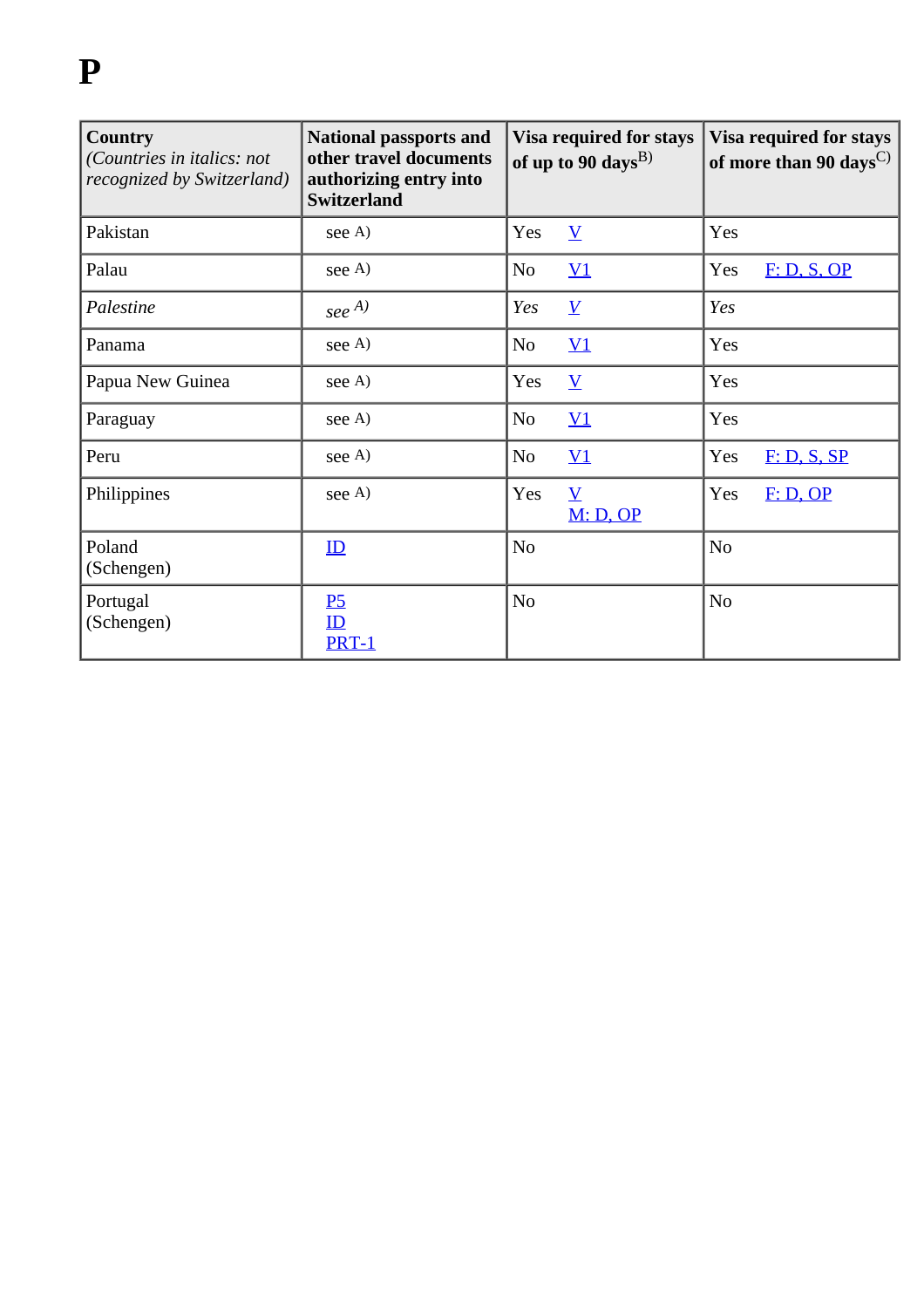# **Q**

| Country<br>$ $ (Countries in italics: not<br>recognized by Switzerland) | National passports and Visa required for stays Visa required for stays  <br>other travel documents<br>authorizing entry into<br><b>Switzerland</b> | of up to 90 days <sup>B)</sup> | of more than 90 days <sup>C)</sup> |
|-------------------------------------------------------------------------|----------------------------------------------------------------------------------------------------------------------------------------------------|--------------------------------|------------------------------------|
| Qatar                                                                   | see A                                                                                                                                              | Yes<br>M: D, SP                | Yes<br>F: D, SP                    |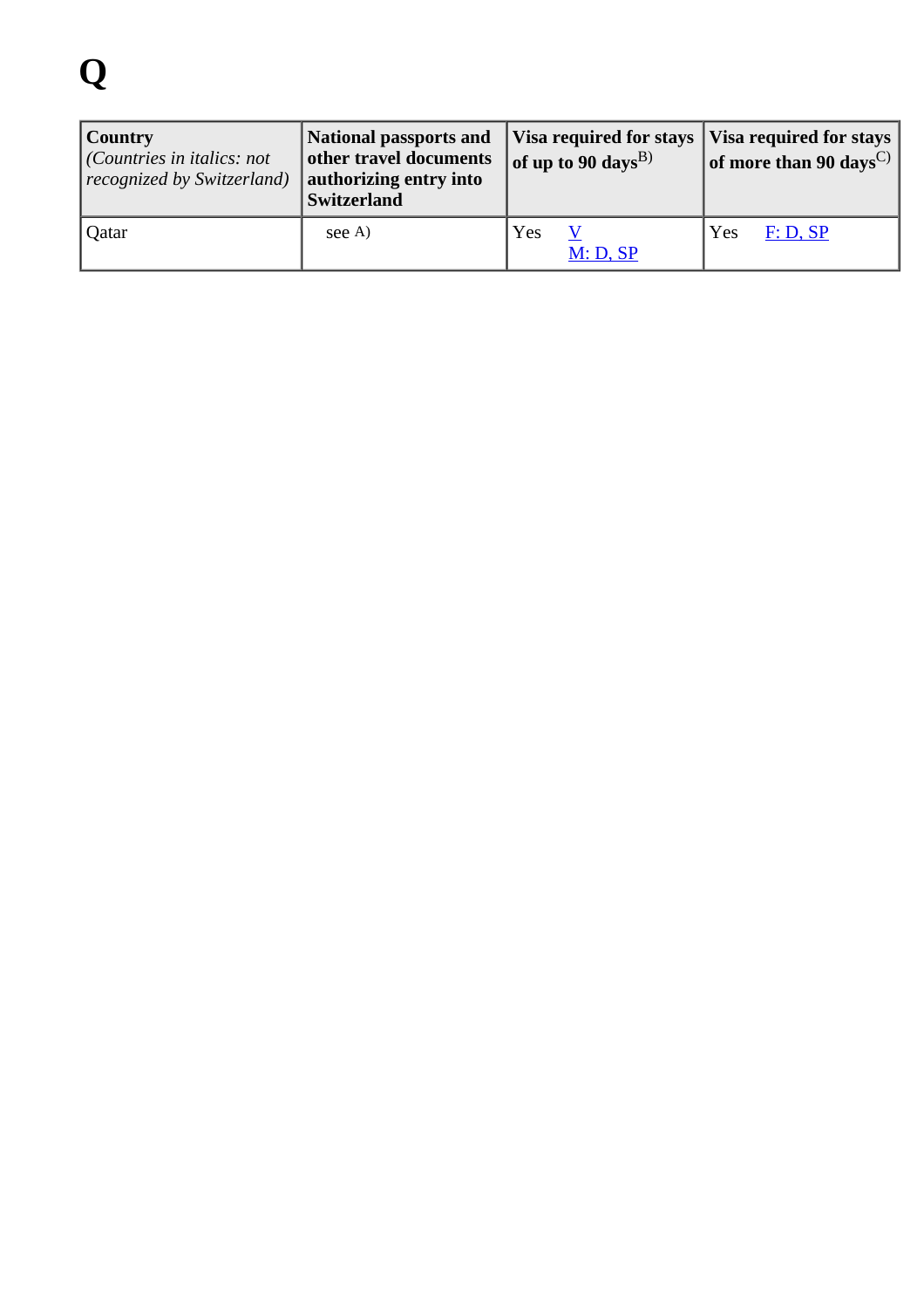| Country<br>$\vert$ (Countries in italics: not<br>recognized by Switzerland) | <b>National passports and</b><br>other travel documents<br>authorizing entry into<br><b>Switzerland</b> | <b>Visa required for stays</b><br>of up to 90 days <sup>B)</sup> | <b>Visa required for stays</b><br>$\vert$ of more than 90 days $^{\rm C)}$ $\vert$ |
|-----------------------------------------------------------------------------|---------------------------------------------------------------------------------------------------------|------------------------------------------------------------------|------------------------------------------------------------------------------------|
| Romania<br>(future Schengen member)                                         | <u>ID</u><br>$ROU-1$                                                                                    | N <sub>0</sub>                                                   | N <sub>o</sub>                                                                     |
| Russia                                                                      | see A)                                                                                                  | Yes                                                              | Yes                                                                                |
| Rwanda                                                                      | see A)                                                                                                  | Yes                                                              | Yes                                                                                |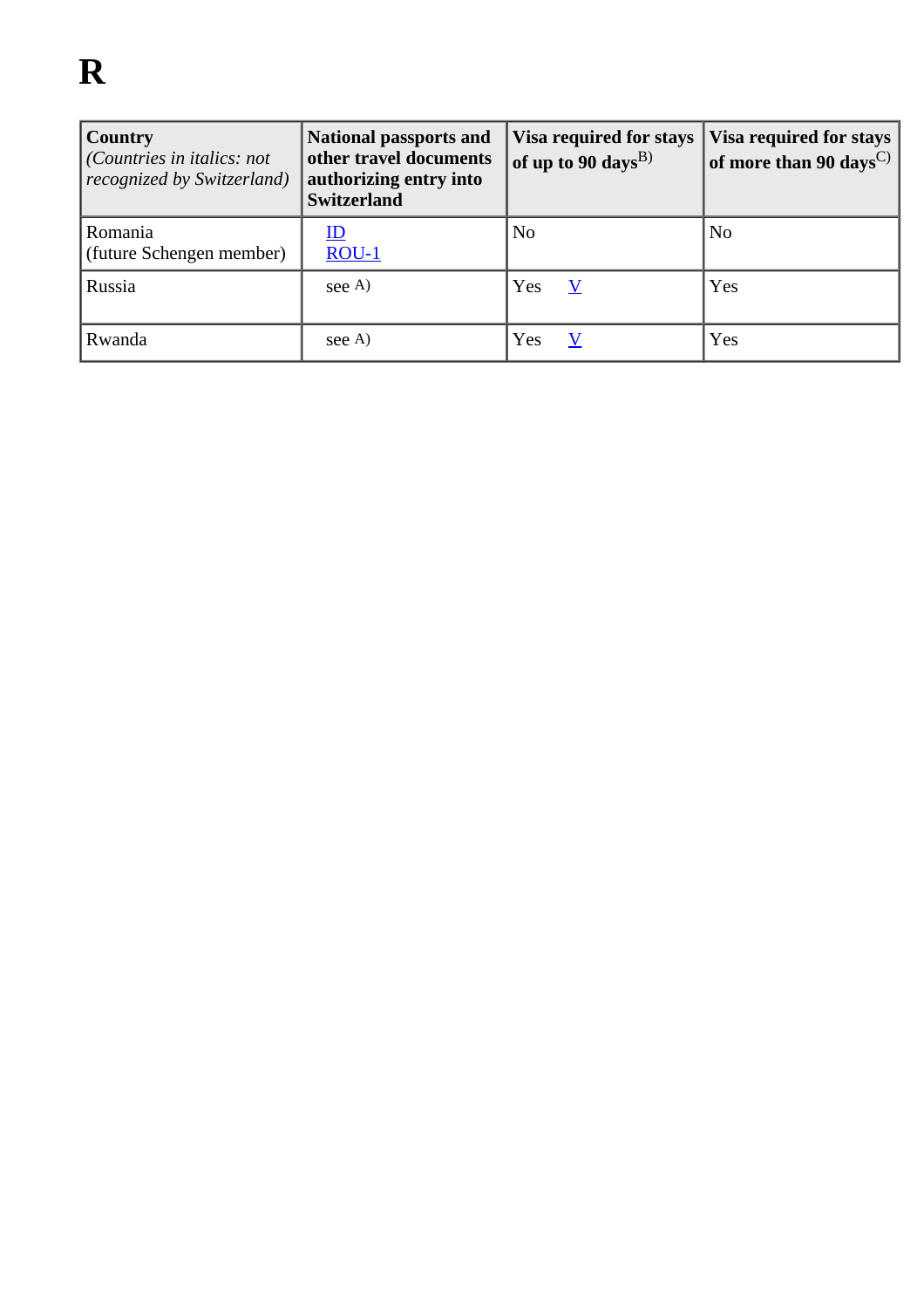| Country<br>(Countries in italics: not<br>recognized by Switzerland) | National passports and<br>other travel documents<br>authorizing entry into<br><b>Switzerland</b> | Visa required for stays<br>of up to 90 days <sup>B)</sup> | Visa required for stays<br>of more than 90 days <sup>C)</sup> |
|---------------------------------------------------------------------|--------------------------------------------------------------------------------------------------|-----------------------------------------------------------|---------------------------------------------------------------|
| <b>Saint Kitts and Nevis</b>                                        | see A)                                                                                           | N <sub>o</sub><br>$\underline{V1}$                        | Yes                                                           |
| Saint Lucia                                                         | see A)                                                                                           | N <sub>o</sub><br>$\underline{V1}$                        | F: D, S, OP<br>Yes                                            |
| Saint Vincent and the<br>Grenadines                                 | see A)                                                                                           | N <sub>o</sub><br>$\underline{V1}$                        | F: D, S, OP<br>Yes                                            |
| Salomon Islands                                                     | see A)                                                                                           | $\underline{V1}$<br>N <sub>o</sub>                        | Yes                                                           |
| Samoa (West)                                                        | see A)                                                                                           | $\underline{V1}$<br>N <sub>0</sub>                        | Yes                                                           |
| San Marino                                                          | see A)                                                                                           | N <sub>o</sub>                                            | N <sub>o</sub>                                                |
| Sao Tomé and Principe                                               | see A)                                                                                           | $\underline{\mathbf{V}}$<br>Yes                           | Yes                                                           |
| Saudi Arabia                                                        | see A)                                                                                           | $\underline{\mathbf{V}}$<br>Yes                           | Yes                                                           |
| Senegal                                                             | see A)                                                                                           | $\underline{\mathbf{V}}$<br>Yes                           | Yes                                                           |
| Serbia                                                              | see A)                                                                                           | V13<br>N <sub>o</sub><br>M: D, S                          | Yes                                                           |
| Seychelles                                                          | see A)                                                                                           | N <sub>o</sub><br>$\underline{V1}$                        | Yes                                                           |
| Sierra Leone                                                        | see A)                                                                                           | Yes<br>$\underline{\mathbf{V}}$                           | Yes                                                           |
| Singapore                                                           | see A)                                                                                           | N <sub>o</sub>                                            | N <sub>o</sub>                                                |
| Slovakia<br>(Schengen)                                              | ID<br>$SVK-1$                                                                                    | N <sub>o</sub>                                            | N <sub>o</sub>                                                |
| Slovenia<br>(Schengen)                                              | ID                                                                                               | N <sub>o</sub>                                            | N <sub>o</sub>                                                |
| Somalia                                                             | see A)                                                                                           | Yes<br>$\underline{V}$                                    | Yes                                                           |
| South Africa                                                        | see A)                                                                                           | Yes<br>$\underline{V}$<br>M: D, S, OP                     | Yes<br>F: D, S, OP                                            |
| South Korea                                                         | see A)                                                                                           | $\underline{V1}$<br>N <sub>o</sub>                        | Yes                                                           |
| Spain<br>(Schengen)                                                 | P <sub>5</sub><br>$\mathbf{ID}$                                                                  | N <sub>o</sub>                                            | N <sub>o</sub>                                                |
| Sri Lanka                                                           | see A)                                                                                           | Yes<br>$\underline{\mathbf{V}}$                           | Yes                                                           |
| Sudan                                                               | see A)                                                                                           | Yes<br>$\underline{\mathbf{V}}$                           | Yes                                                           |
| South Sudan                                                         | see A)                                                                                           | Yes<br>$\underline{\mathbf{V}}$                           | Yes                                                           |
| Surinam                                                             | see A)                                                                                           | Yes<br>$\underline{V}$                                    | Yes                                                           |
| Sweden<br>(Schengen)                                                | ID<br><b>SWE-1</b>                                                                               | No                                                        | N <sub>o</sub>                                                |
| Syria                                                               | see A)                                                                                           | $\underline{V}$<br>Yes                                    | Yes                                                           |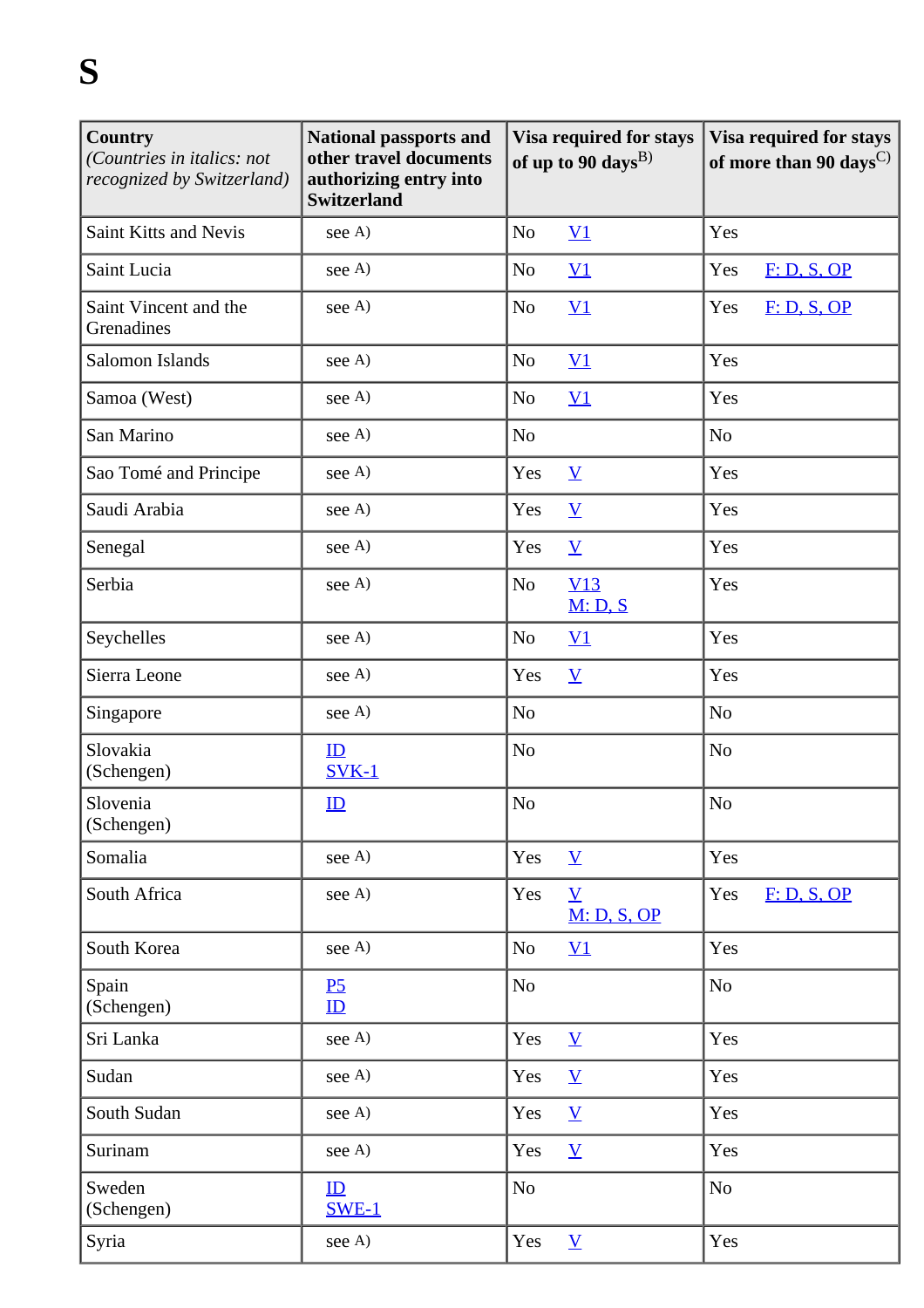| <b>Country</b><br>(Countries in italics: not<br>recognized by Switzerland) | <b>National passports and</b><br>other travel documents<br>authorizing entry into<br><b>Switzerland</b> | Visa required for stays<br>of up to 90 days <sup>B)</sup> |                                                             | Visa required for stays<br>of more than 90 days <sup><math>C</math></sup> |                 |
|----------------------------------------------------------------------------|---------------------------------------------------------------------------------------------------------|-----------------------------------------------------------|-------------------------------------------------------------|---------------------------------------------------------------------------|-----------------|
| Tadjikistan                                                                | see A)                                                                                                  | Yes                                                       | $\underline{V}$                                             | Yes                                                                       |                 |
| Taiwan                                                                     | $\operatorname{see}^{A)}$                                                                               | N <sub>O</sub>                                            | <u>V14</u>                                                  | Yes                                                                       |                 |
| Tanzania                                                                   | see A)                                                                                                  | Yes                                                       | $\underline{V}$                                             | Yes                                                                       |                 |
| Thailand                                                                   | see A)                                                                                                  | Yes                                                       | $\overline{\mathbf{V}}$<br>M: D, S, SP, OP                  | Yes                                                                       | F: D, S, SP, OP |
| Timor-Leste                                                                | see A)                                                                                                  | N <sub>o</sub>                                            | $\underline{V1}$                                            | Yes                                                                       |                 |
| Togo                                                                       | see A)                                                                                                  | Yes                                                       | $\underline{V}$                                             | Yes                                                                       |                 |
| Tonga                                                                      | see A)                                                                                                  | N <sub>o</sub>                                            | $\underline{V1}$                                            | Yes                                                                       |                 |
| Trinidad and Tobago                                                        | see A)                                                                                                  | N <sub>o</sub>                                            | $\underline{V1}$                                            | Yes                                                                       | F: D, S, OP     |
| Tunisia                                                                    | see A)                                                                                                  | Yes                                                       | $\underline{V}$<br>M: D, SP                                 | Yes                                                                       | F: D, SP        |
| Turkey                                                                     | see A)                                                                                                  | Yes                                                       | $\underline{\mathbf{V}}$<br>$\underline{V9}$<br>M: D, S, SP | Yes                                                                       | F: D, S, SP     |
| Turkmenistan                                                               | see A)                                                                                                  | Yes                                                       | $\underline{V}$                                             | Yes                                                                       |                 |
| Tuvalu                                                                     | see A)                                                                                                  | N <sub>o</sub>                                            | $\underline{V1}$                                            | Yes                                                                       |                 |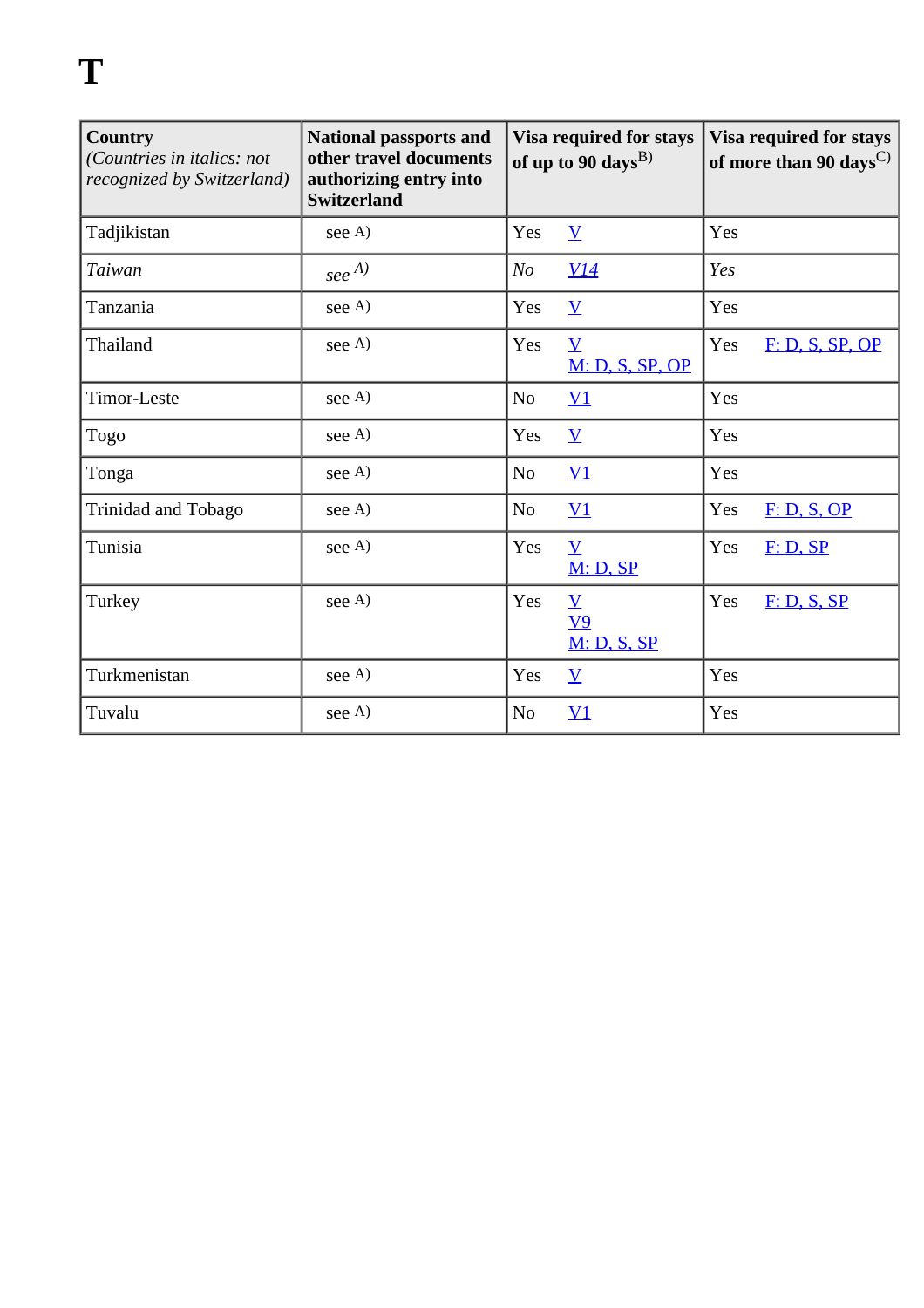| Country<br>(Countries in italics: not<br>recognized by Switzerland)                                      | <b>National passports and</b><br>other travel documents<br>authorizing entry into<br><b>Switzerland</b> | Visa required for stays<br>of up to 90 days <sup>B)</sup> |                       | Visa required for stays<br>of more than 90 days <sup><math>C</math>)</sup> |
|----------------------------------------------------------------------------------------------------------|---------------------------------------------------------------------------------------------------------|-----------------------------------------------------------|-----------------------|----------------------------------------------------------------------------|
| Uganda                                                                                                   | see A)                                                                                                  | Yes                                                       | $\underline{V}$       | Yes                                                                        |
| Ukraine                                                                                                  | see A)                                                                                                  | N <sub>o</sub>                                            | V12<br><u>M: D, S</u> | Yes<br>F: D, S, SP                                                         |
| United Arab Emirates (Abu<br>Dhabi, Ajman, Dubai,<br>Fujairah, Ras-al Khaimah,<br>Sarjah, Umm al-Quwain) | see A)                                                                                                  | N <sub>o</sub>                                            | $\underline{V1}$      | Yes<br>F: D, S, SP                                                         |
| United Kingdom                                                                                           | S <sub>B</sub><br>$\mathbf{KL}$<br>GBR-1<br>$GBR-2$<br><b>GBR-3</b>                                     | N <sub>o</sub>                                            |                       | N <sub>o</sub>                                                             |
| United States of America                                                                                 | see A)                                                                                                  | N <sub>0</sub>                                            | $\underline{V1}$      | Yes                                                                        |
| Uruguay                                                                                                  | see A)                                                                                                  | N <sub>o</sub>                                            | $\underline{V1}$      | Yes                                                                        |
| Uzbekistan                                                                                               | see A)                                                                                                  | Yes                                                       | $\underline{V}$       | Yes                                                                        |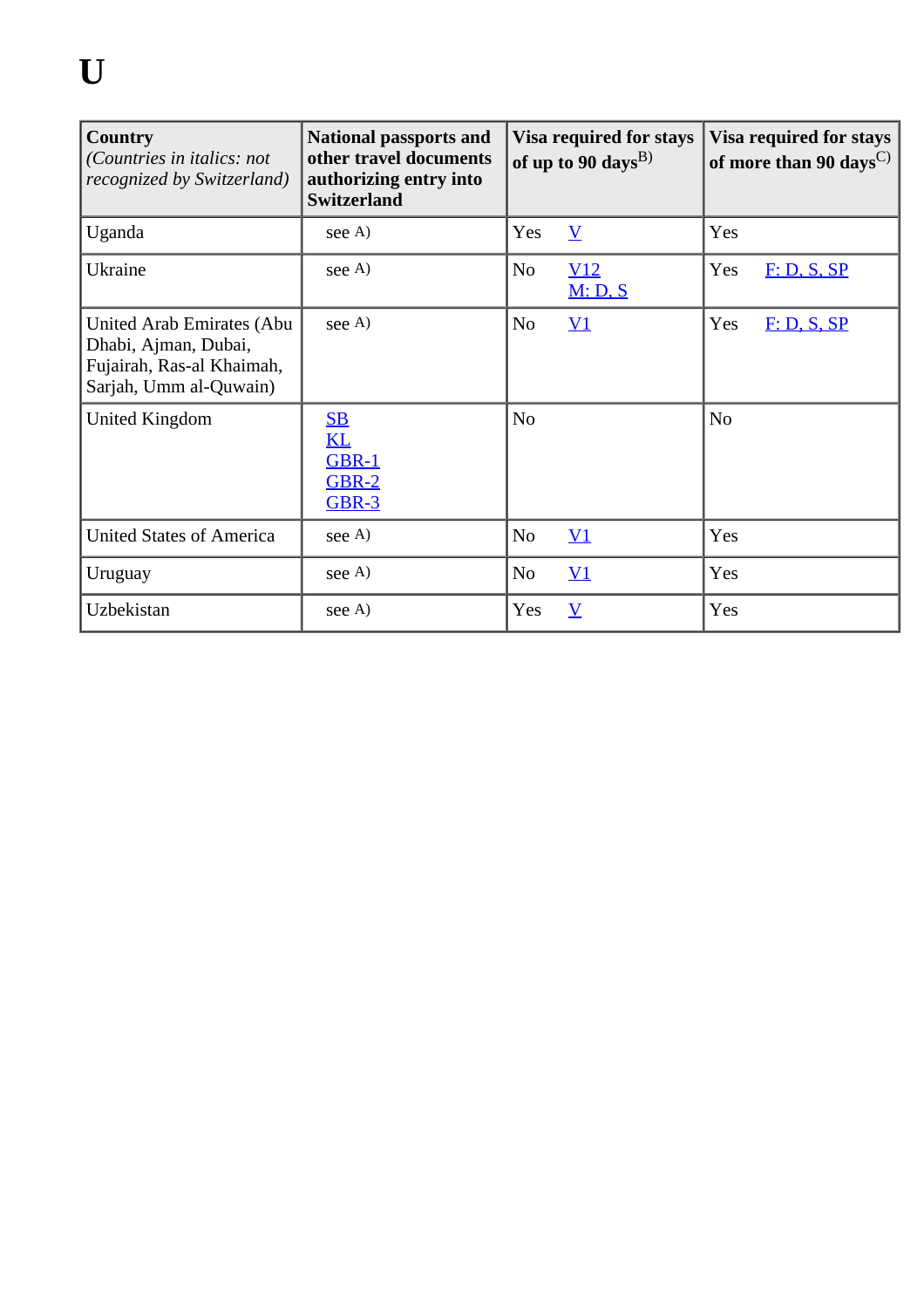| Country<br>(Countries in italics: not<br>recognized by Switzerland) | <b>National passports and</b><br>other travel documents<br>authorizing entry into<br><b>Switzerland</b> | <b>Visa required for stays</b><br>of up to 90 days <sup>B)</sup> | <b>Visa required for stays</b><br>of more than 90 days <sup>C)</sup> |
|---------------------------------------------------------------------|---------------------------------------------------------------------------------------------------------|------------------------------------------------------------------|----------------------------------------------------------------------|
| Vanuatu (New Hebrides)                                              | see A)                                                                                                  | V18<br>N <sub>0</sub>                                            | Yes                                                                  |
| Vatican City                                                        | see A)                                                                                                  | N <sub>0</sub>                                                   | N <sub>o</sub>                                                       |
| Venezuela                                                           | see A)                                                                                                  | N <sub>o</sub><br><u>V1</u>                                      | Yes<br>F: D, S                                                       |
| Vietnam                                                             | see A)                                                                                                  | Yes<br>V<br>$M^*: D$                                             | Yes<br>F: D                                                          |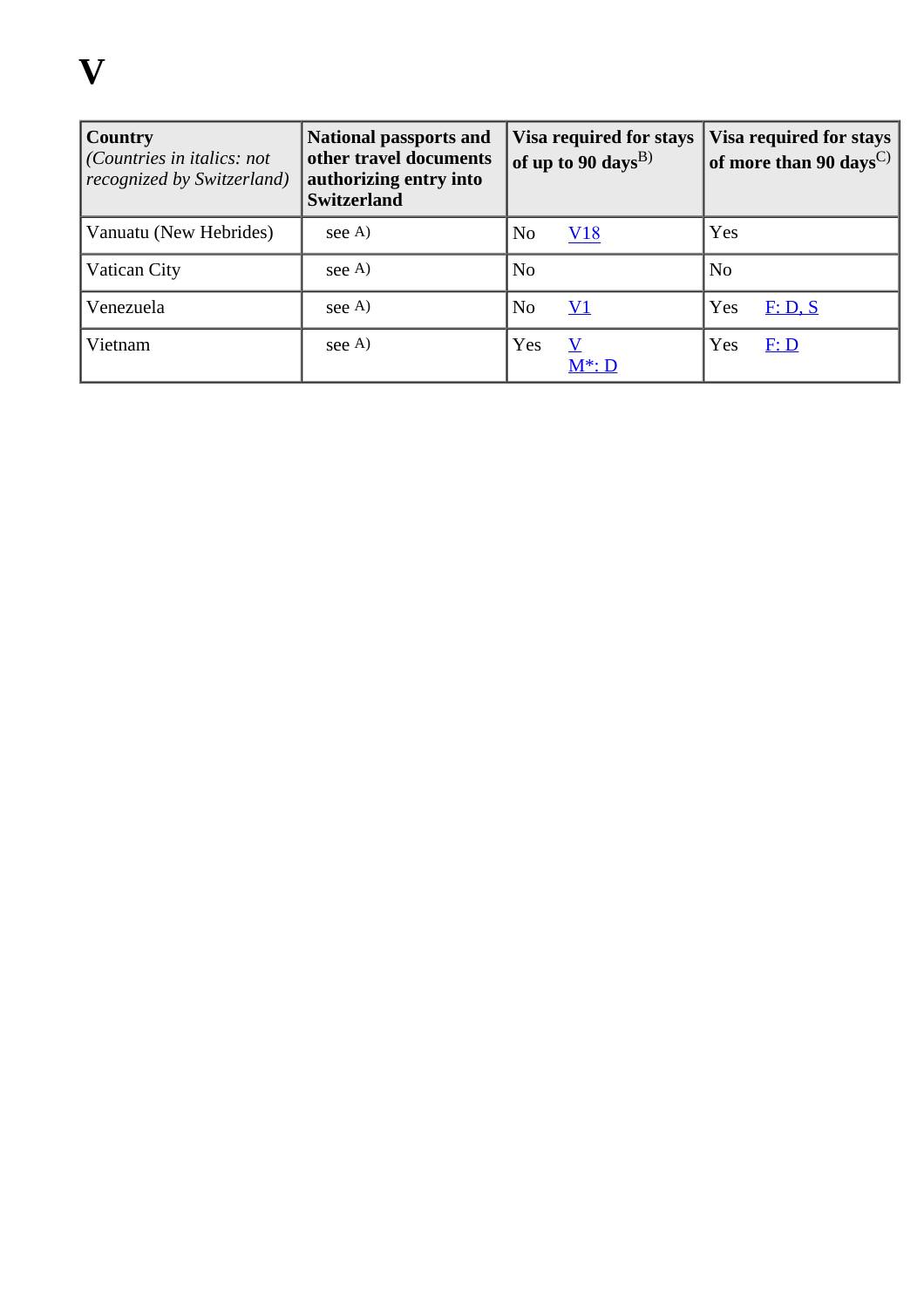| <b>Country</b><br>$ $ (Countries in italics: not<br>recognized by Switzerland) | National passports and Visa required for stays Visa required for stays<br>other travel documents<br>authorizing entry into<br><b>Switzerland</b> | of up to 90 days <sup>B)</sup> | of more than 90 days <sup>C)</sup> |
|--------------------------------------------------------------------------------|--------------------------------------------------------------------------------------------------------------------------------------------------|--------------------------------|------------------------------------|
| Yemen                                                                          | see A                                                                                                                                            | Yes                            | Yes                                |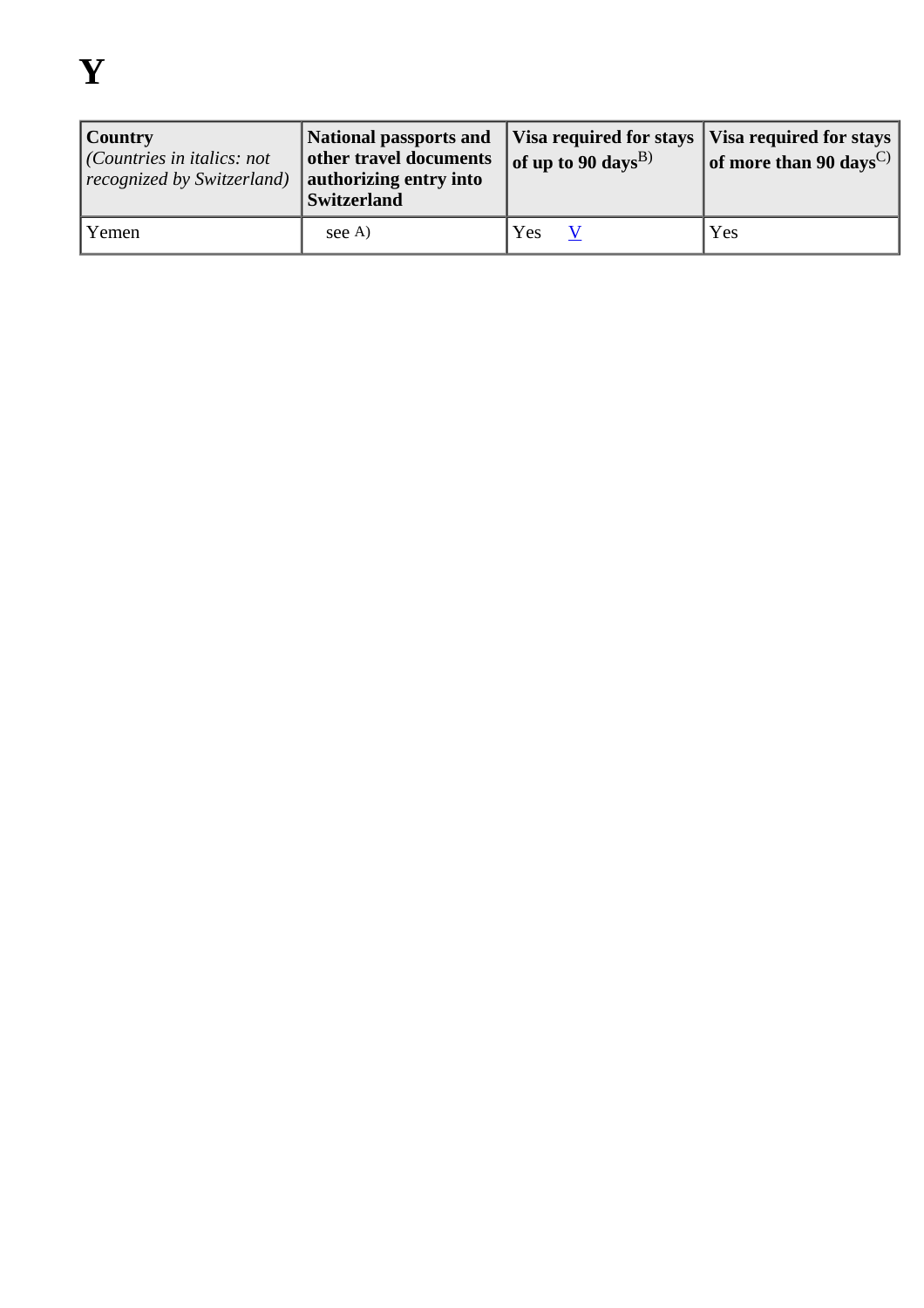| <b>Country</b><br>(Countries in italics: not<br>recognized by Switzerland) | <b>National passports and</b><br>other travel documents<br>authorizing entry into<br><b>Switzerland</b> | Visa required for stays   Visa required for stays  <br>of up to 90 days <sup>B)</sup> | of more than 90 days <sup>C)</sup> |
|----------------------------------------------------------------------------|---------------------------------------------------------------------------------------------------------|---------------------------------------------------------------------------------------|------------------------------------|
| Zambia                                                                     | see A)                                                                                                  | Yes                                                                                   | Yes                                |
| Zimbabwe                                                                   | see A)                                                                                                  | Yes                                                                                   | Yes                                |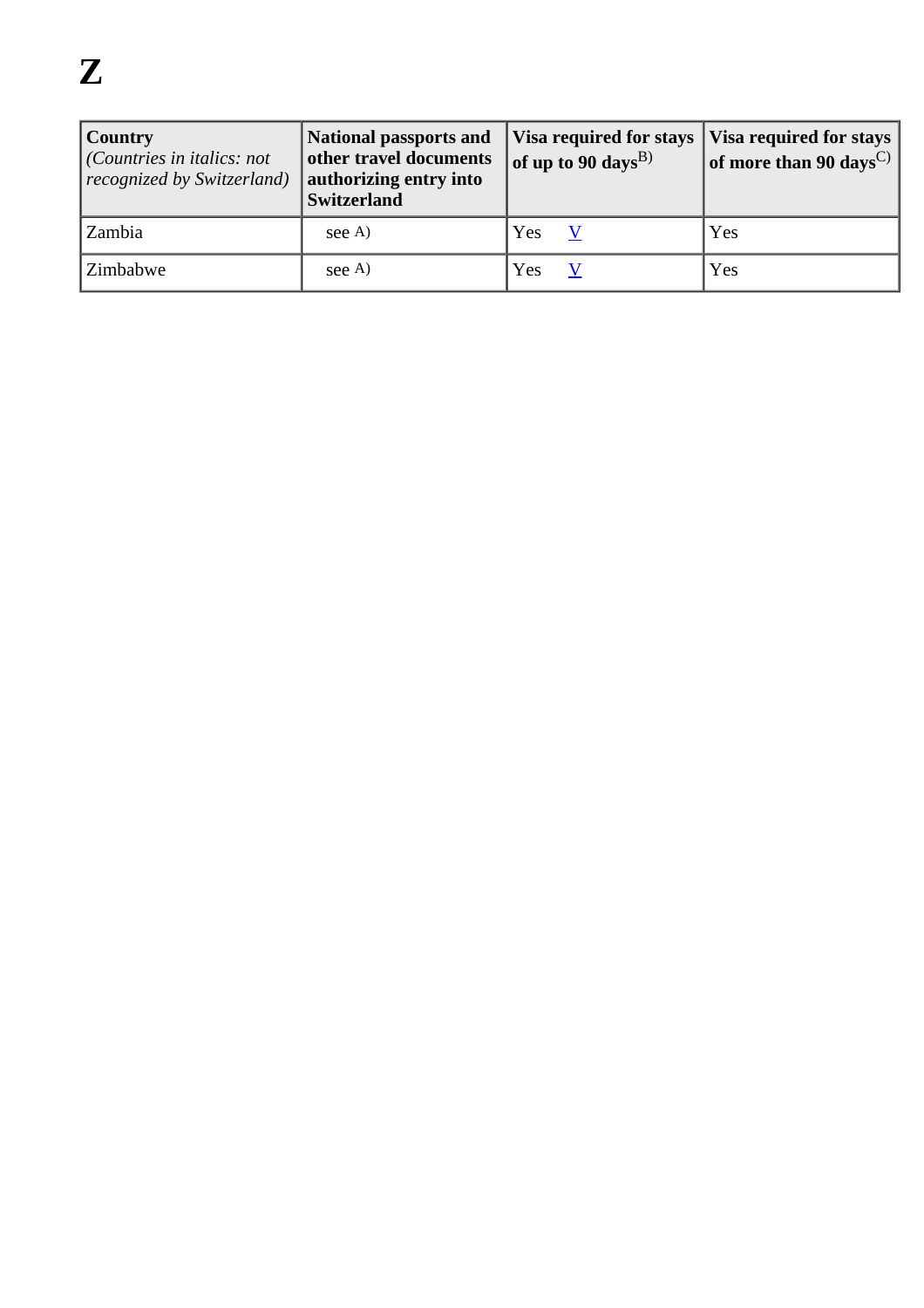- A. Third-country nationals (non EU/EFTA), regardless of their visa obligation status, wishing to enter the Schengen Area for a short-term stay (without exercising a gainful occupation) not exceeding 90 days in any 180-day period must be in possession of a recognised travel document that meets both of the following two requirements:
	- The travel document is valid for at least three months after the intended date of departure from the Schengen Area; and
	- it was issued within the last 10 years (the date of issue only concerns entry into the Schengen Area).

The travel document's date of issue is the determining factor, regardless of any decision made by the authorities to extend the period of validity.

The two conditions mentioned above do not apply to travel documents of third-country nationals who hold a valid residence permit issued by a Schengen country,

[List of residence permits issued by Schengen Member States \(PDF, 816 kB, 13.07.2021\)](https://www.sem.admin.ch/dam/sem/en/data/rechtsgrundlagen/weisungen/visa/vhb/vhb1-anh02-e.pdf.download.pdf/vhb1-anh02-e.pdf) (Annex EU-2 to Visa Handbook I)

or to persons who were issued a valid category D visa for a long-term stay by a Schengen country (national visa, considered as equivalent to a residence permit<sup>[1]</sup>). In such cases, the travel document must be valid at the time of entry and remain valid for the entire duration of the planned stay in Switzerland or in any other Schengen country.

Please find travel documents entitling the holder to cross the external borders in the following document:

#### [Table of recognised travel documents](https://ec.europa.eu/home-affairs/policies/schengen-borders-and-visa/border-crossing_en) (Annex EU-10 to Visa Handbook I)

 $\frac{1}{2}$ 

To ensure that the most recent documents are available at all times, reference is made to the website of the European Commission. The documents can be found at the bottom of the page under "Related documents": (Travel documents issued by third countries and territorial entities (Part I); Travel documents issued by Member States (Part II); Travel documents issued by international organisations and other entities subject to international law (Part III); List of known fantasy and camouflage passports).

- B. The maximum duration of short stays within the Schengen Area is 90 days in any 180-day period. The entry and departure dates are also used in the calculation of the duration of stay.
- C. For stays in Switzerland of more than 90 days, a residence permit is required. In principle, this residence permit has to be filed before entering Switzerland at the cantonal migration office. The same applies also to nationals of countries who are exempt from the obligation to hold a visa for stays of more than three months.

<sup>[1]</sup> *Temporary stay permits shall not be considered as equivalent to a residence permit, since these documents are only issued for the time period required to review an initial application for a residence permit or an application for asylum.*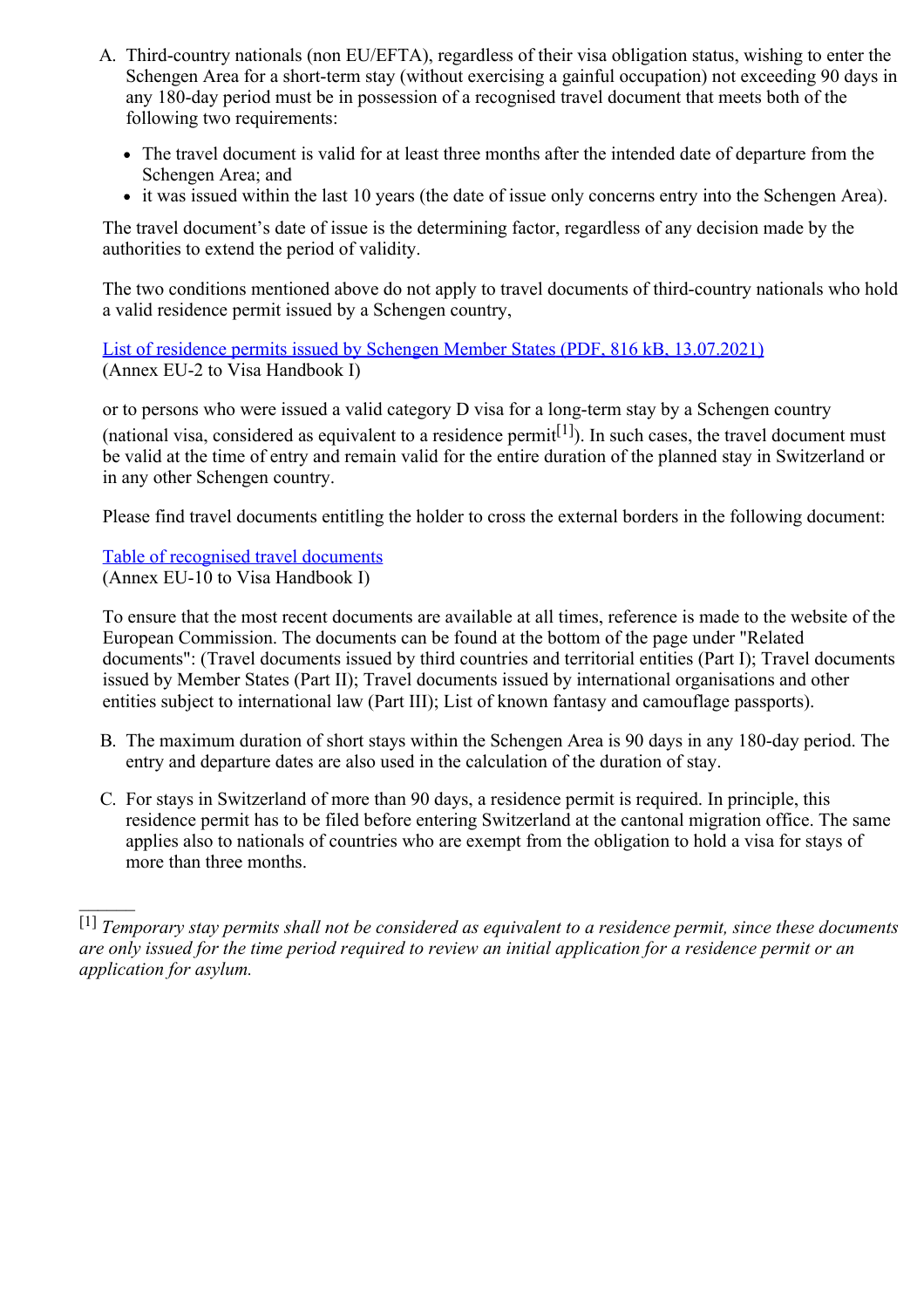# **List of travel documents**

# **[B](https://www.sem.admin.ch/sem/en/home/publiservice/weisungen-kreisschreiben/visa/liste1_staatsangehoerigkeit/leg_reisedoks/b.html)**

"Business Passport"

## **[ID](https://www.sem.admin.ch/sem/en/home/publiservice/weisungen-kreisschreiben/visa/liste1_staatsangehoerigkeit/leg_reisedoks/id.html)**

Valid national identity card

## **[K](https://www.sem.admin.ch/sem/en/home/publiservice/weisungen-kreisschreiben/visa/liste1_staatsangehoerigkeit/leg_reisedoks/k.html)**

Consular passport

## **[KL](https://www.sem.admin.ch/sem/en/home/publiservice/weisungen-kreisschreiben/visa/liste1_staatsangehoerigkeit/leg_reisedoks/kl.html)**

Collective passport / collective list

## **[PA](https://www.sem.admin.ch/sem/en/home/publiservice/weisungen-kreisschreiben/visa/liste1_staatsangehoerigkeit/leg_reisedoks/pa.html)**

"Public Affairs Passport"

#### **[P5](https://www.sem.admin.ch/sem/en/home/publiservice/weisungen-kreisschreiben/visa/liste1_staatsangehoerigkeit/leg_reisedoks/p5.html)**

Passport expired for less than five years

## **[SB](https://www.sem.admin.ch/sem/en/home/publiservice/weisungen-kreisschreiben/visa/liste1_staatsangehoerigkeit/leg_reisedoks/sb.html)**

Seaman's book: Only recognized if issued to own citizens.

#### **[ST](https://www.sem.admin.ch/sem/en/home/publiservice/weisungen-kreisschreiben/visa/liste1_staatsangehoerigkeit/leg_reisedoks/st.html)**

Student passport

#### **[Belgium: BEL-1](https://www.sem.admin.ch/sem/en/home/publiservice/weisungen-kreisschreiben/visa/liste1_staatsangehoerigkeit/leg_reisedoks/BEL-1.html)**

French or Luxembourg identity cards for foreign nationals (these ID cards must prove that the holder has Belgian citizenship); children's ID for under 15-year olds, for children less than 12 years old travelling accompanied by their parents (also valid without photo); temporary Belgian identity card.

#### **[Cyprus: CYP-1](https://www.sem.admin.ch/sem/en/home/publiservice/weisungen-kreisschreiben/visa/liste1_staatsangehoerigkeit/leg_reisedoks/CYP-1.html)**

Not to be mistaken with the Turkish Republic of Northern Cyprus, which is not recognised by Switzerland.

#### **[Estonia: EST-1](https://www.sem.admin.ch/sem/en/home/publiservice/weisungen-kreisschreiben/visa/liste1_staatsangehoerigkeit/leg_reisedoks/EST-1.html)**

The Alien's Passport issued by Estonia is valid for entry into Switzerland without a residence permit and without a visa for stays of up to 3 months  $(V1)$  $(V1)$  $(V1)$ ; obligation to hold a visa for stays of more than 3 months.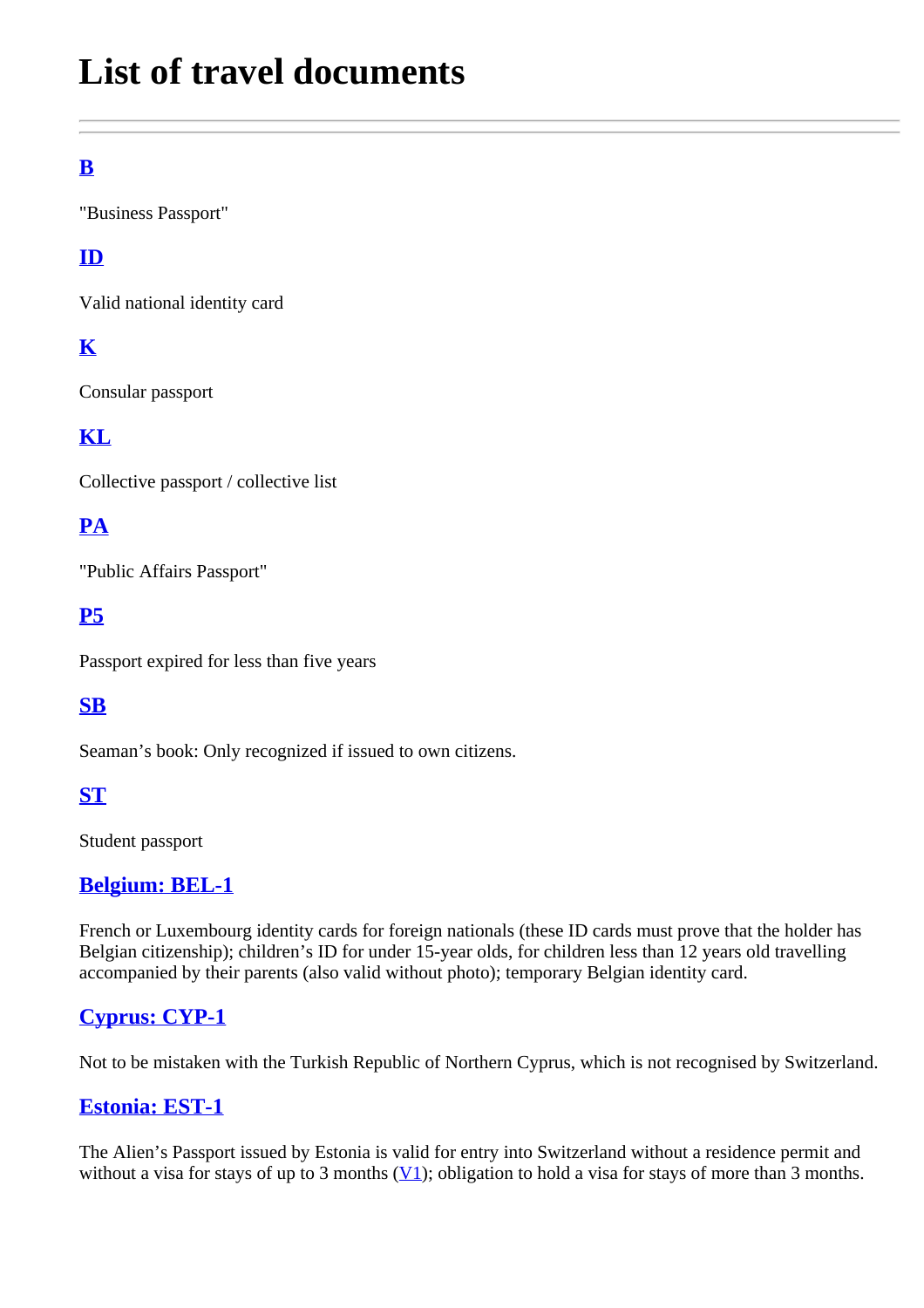#### **[Finland: FIN-1](https://www.sem.admin.ch/sem/en/home/publiservice/weisungen-kreisschreiben/visa/liste1_staatsangehoerigkeit/leg_reisedoks/FIN-1.html)**

The Finnish identity card for minors (Minor's identity card) and the identity card for foreigners (Identity card) are not accepted for entry into Switzerland. On the backside of these documents is mentioned explicitly, that these documents are not valid for travelling ("Not valid as a travel document").

#### **[France: FRA-1](https://www.sem.admin.ch/sem/en/home/publiservice/weisungen-kreisschreiben/visa/liste1_staatsangehoerigkeit/leg_reisedoks/FRA-1.html)**

Temporary identity cards; child's laissez-passer for children under 15 years of age (children under 7 also without photo); Swiss foreign resident's permit with photo; Belgian or Luxembourg identity cards for resident foreigners (these identity cards must prove that the holder has French citizenship).

#### **[France: FRA-2](https://www.sem.admin.ch/sem/en/home/publiservice/weisungen-kreisschreiben/visa/liste1_staatsangehoerigkeit/leg_reisedoks/FRA-2.html)**

Since 1 January 2014, the French identity card issued to adults has been valid for 15 years.

The 15-year period of validity also applies to identity cards that were issued between 1 January 2004 and 31 December 2013, even if the period of validity noted on the document is only 10 years.

Identity cards for minors remain valid for a period of 10 years only.

#### **[Germany: DEU-1](https://www.sem.admin.ch/sem/en/home/publiservice/weisungen-kreisschreiben/visa/liste1_staatsangehoerigkeit/leg_reisedoks/DEU-1.html)**

National passport expired for less than one year; valid child's passport or child's identity card (or expired for less than one year); national identity card («Personalausweis») which is valid or expired for less than one year; valid temporary identity card ("Personalausweis").

#### **[Great Britain \(UK\): GBR-1](https://www.sem.admin.ch/sem/en/home/publiservice/weisungen-kreisschreiben/visa/liste1_staatsangehoerigkeit/leg_reisedoks/GBR-1.html)**

British passports containing under the heading «nationality» one of the following entries:

- "British Citizen" (B.C.);
- visa exemption
- "British National (Overseas)" (B.N.O.);
	- $\circ$  visa exemption for stays up to 90 days [\(V1](https://www.sem.admin.ch/sem/en/home/publiservice/weisungen-kreisschreiben/visa/liste1_staatsangehoerigkeit/leg_visum/v1.html));
	- obligation to hold a visa for stays of more than 90 days
- "British Overseas Territory Citizen" (B.O.T.C.);
- $\circ$  visa exemption for stays up to 90 days ( $\underline{V1}$ );
- obligation to hold a visa for stays of more than 90 days
- "British Overseas Citizen" (B.O.C.);
- $\circ$  visa exemption for stays up to 90 days [\(V1](https://www.sem.admin.ch/sem/en/home/publiservice/weisungen-kreisschreiben/visa/liste1_staatsangehoerigkeit/leg_visum/v1.html));
- obligation to hold a visa for stays of more than 90 days
- "British Subject";
- $\circ$  visa exemption for stays up to 90 days [\(V1](https://www.sem.admin.ch/sem/en/home/publiservice/weisungen-kreisschreiben/visa/liste1_staatsangehoerigkeit/leg_visum/v1.html));
- obligation to hold a visa for stays of more than 90 days
- "British Protected Person";
	- $\circ$  visa exemption for stays up to 90 days [\(V1](https://www.sem.admin.ch/sem/en/home/publiservice/weisungen-kreisschreiben/visa/liste1_staatsangehoerigkeit/leg_visum/v1.html));
	- obligation to hold a visa for stays of more than 90 days

#### **[Great Britain \(UK\): GBR-2](https://www.sem.admin.ch/sem/en/home/publiservice/weisungen-kreisschreiben/visa/liste1_staatsangehoerigkeit/leg_reisedoks/GBR-2.html)**

Identity cards issued by the United Kingdom that indicate "British Citizen" (B.C.) under the Nationality heading are no longer considered as valid travel documents for Switzerland.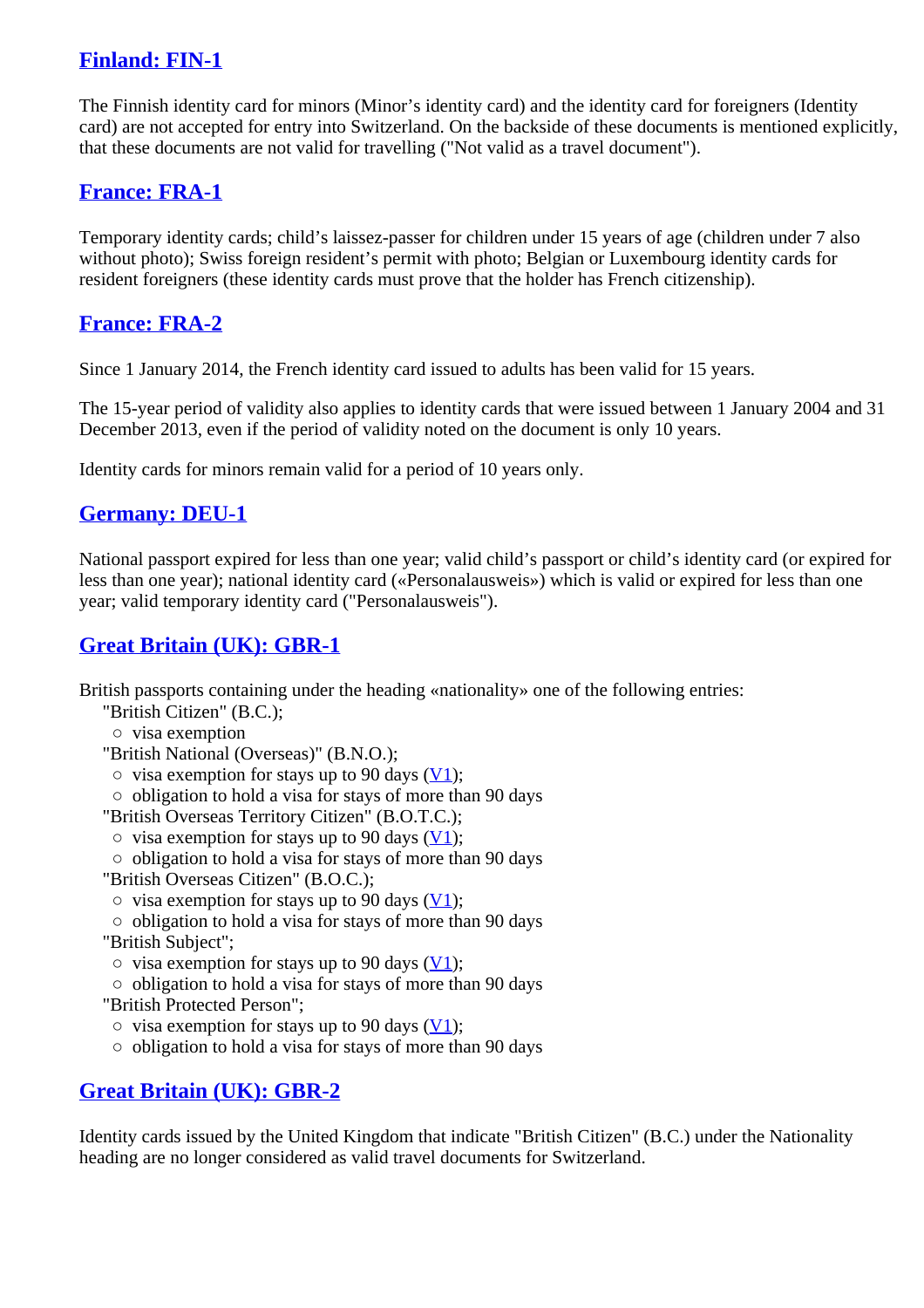#### **[Great Britain \(UK\): GBR-3](https://www.sem.admin.ch/sem/en/home/publiservice/weisungen-kreisschreiben/visa/liste1_staatsangehoerigkeit/leg_reisedoks/GBR-3.html)**

Gibraltar: Identity cards issued by the United Kingdom/Gibraltar that indicate "British Citizen" (B.C.) under the Nationality heading are recognised for entry and stay in Switzerland.

#### **[Greece: GRC-1](https://www.sem.admin.ch/sem/en/home/publiservice/weisungen-kreisschreiben/visa/liste1_staatsangehoerigkeit/leg_reisedoks/GRC-1.html)**

Ordinary Greek passports issued before January 1, 2006, are not valid for entry into Switzerland anymore.

#### **[Greece: GRC-2](https://www.sem.admin.ch/sem/en/home/publiservice/weisungen-kreisschreiben/visa/liste1_staatsangehoerigkeit/leg_reisedoks/GRC-2.html)**

Identity card for Hellenic police personnel

#### **[Hungary: HUN-1](https://www.sem.admin.ch/sem/en/home/publiservice/weisungen-kreisschreiben/visa/liste1_staatsangehoerigkeit/leg_reisedoks/HUN-1.html)**

Ordinary passport expired for less than one year; identity card expired for less than one year.

#### **[Italy: ITA-1](https://www.sem.admin.ch/sem/en/home/publiservice/weisungen-kreisschreiben/visa/liste1_staatsangehoerigkeit/leg_reisedoks/ITA-1.html)**

Are also valid for entry into Switzerland:

For children under age 15: birth certificate authenticated by the police or identity card with a photo of the holder; personal identity card for state officials and their family members. Italian paper identity cards (ID cards) carrying the appropriate official stamp that extends the validity of the ID cards. Italian ID cards in credit card format with a separate confirmation of extension are not recognized as valid travel documents.

## **[Italy: ITA-2](https://www.sem.admin.ch/sem/en/home/publiservice/weisungen-kreisschreiben/visa/liste1_staatsangehoerigkeit/leg_reisedoks/ITA-2.html)**

Paper ID cards bearing an official stamp on the reverse to signify that they have been renewed are considered valid documents entitling their holders to enter Switzerland.

ID cards in credit card format that have been renewed by means of a separate confirmation of extension of validity are not recognised by Switzerland and thus do not authorise entry into Swiss territory.

#### **[Latvia LVA-1](https://www.sem.admin.ch/sem/en/home/publiservice/weisungen-kreisschreiben/visa/liste1_staatsangehoerigkeit/leg_reisedoks/LVA-1.html)**

The Alien's Passport issued by Latvia (Latvijas Republika) is valid for entry into Switzerland without a residence permit and without a visa for stays of up to 3 months  $(V_1)$ ; obligation to hold a visa for stays of more than 3 months.

#### **[Latvia: LVA-2](https://www.sem.admin.ch/sem/en/home/publiservice/weisungen-kreisschreiben/visa/liste1_staatsangehoerigkeit/leg_reisedoks/LVA-2.html)**

Latvian passports issued from July 1, 1992, to June 30, 2002, are no longer valid for entry into Switzerland.

#### **[Luxembourg: LUX-1](https://www.sem.admin.ch/sem/en/home/publiservice/weisungen-kreisschreiben/visa/liste1_staatsangehoerigkeit/leg_reisedoks/LUX-1.html)**

Belgian or French identity card for resident foreigners (these ID cards must prove that the holder has Luxembourg citizenship); identity card and children's travel document for children under age 15.

#### **[Monaco: MCO-1](https://www.sem.admin.ch/sem/en/home/publiservice/weisungen-kreisschreiben/visa/liste1_staatsangehoerigkeit/leg_reisedoks/MCO-1.html)**

Laissez-passer for children under 15 years of age, from 7 years of age with photo; Swiss foreign resident's permit with photo.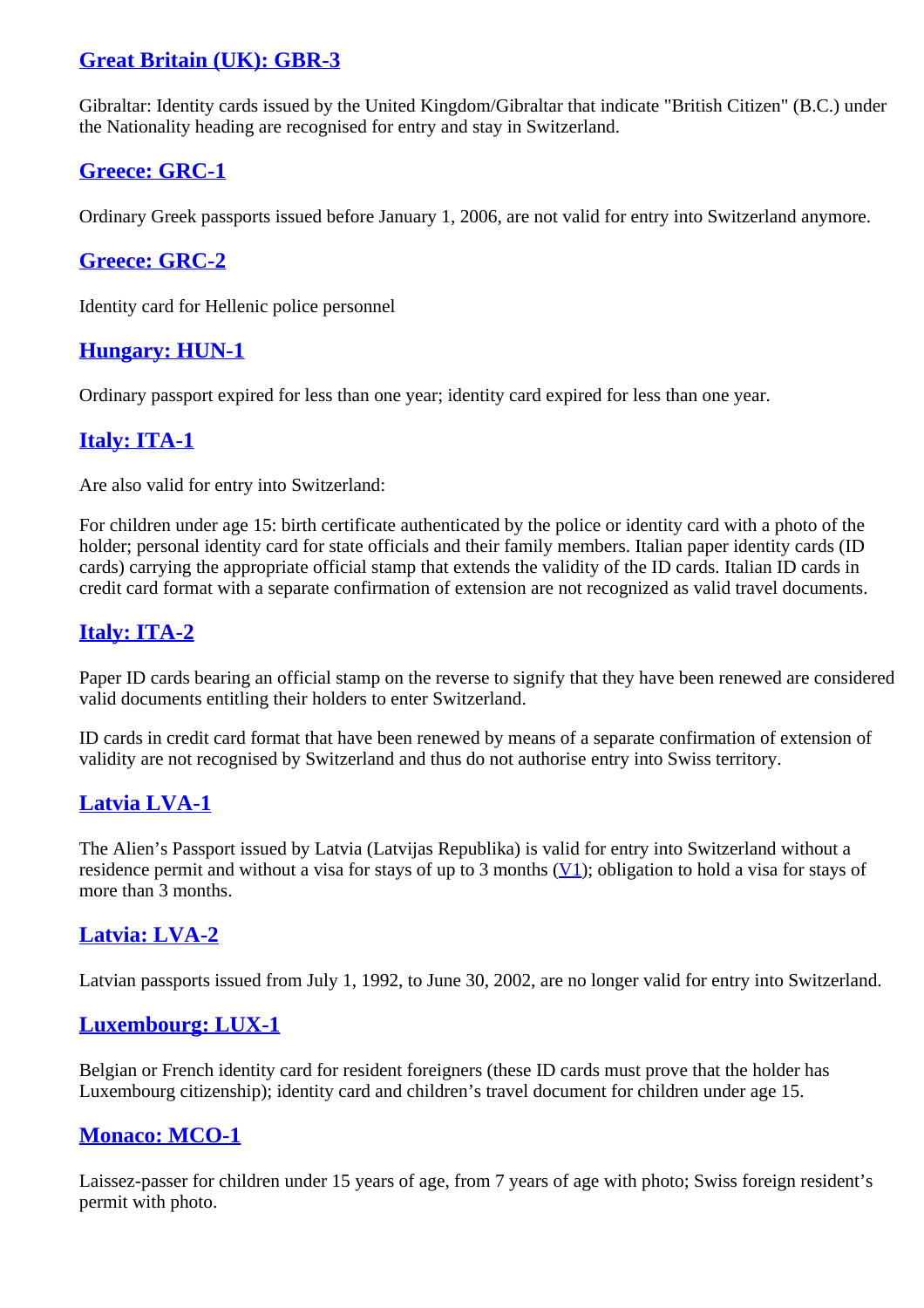#### **[Monaco: MCO-2](https://www.sem.admin.ch/sem/en/home/publiservice/weisungen-kreisschreiben/visa/liste1_staatsangehoerigkeit/leg_reisedoks/MCO-2.html)**

The travel document for refugees issued in accordance with the London Agreement of 15 October 1946 or the Geneva Convention of 28 July 1951 is valid for entry if the document gives evidence that its valid for Switzerland; obligation to hold a visa  $(V)$  $(V)$ .

#### **[Netherlands: NLD-1](https://www.sem.admin.ch/sem/en/home/publiservice/weisungen-kreisschreiben/visa/liste1_staatsangehoerigkeit/leg_reisedoks/NLD-1.html)**

Are also valid for entry into Switzerland:

European identity card (ID); Laissez-passer, Belgian or Luxembourg ID card for foreigners which gives evidence of the holder's Dutch nationality.

#### **[Netherlands: NLD-2](https://www.sem.admin.ch/sem/en/home/publiservice/weisungen-kreisschreiben/visa/liste1_staatsangehoerigkeit/leg_reisedoks/NLD-2.html)**

"Substitute Identity Card" with the words "NOT VALID FOR TRAVEL!" at the front and "NOT VALID FOR TRAVEL OUTSIDE SCHENGEN AREA" at the back.

#### **[Portugal: PRT-1](https://www.sem.admin.ch/sem/en/home/publiservice/weisungen-kreisschreiben/visa/liste1_staatsangehoerigkeit/leg_reisedoks/PRT-1.html)**

Birth certificate (Boletim de nascimento) if the holder is a minor.

#### **[Romania: ROU-1](https://www.sem.admin.ch/sem/en/home/publiservice/weisungen-kreisschreiben/visa/liste1_staatsangehoerigkeit/leg_reisedoks/ROU-1.html)**

The travel document "Titlu de calatorie" in the form of a loose-leaf is recognised for transit or exit to return to Romania.

#### **[Slovakia: SVK-1](https://www.sem.admin.ch/sem/en/home/publiservice/weisungen-kreisschreiben/visa/liste1_staatsangehoerigkeit/leg_reisedoks/SVK-1.html)**

The Slovak ID card issued to citizens older than 60 years is valid for an unlimited period of time. It contains a dash under the heading "Date of expiry".

#### **[Sweden: SWE-1](https://www.sem.admin.ch/sem/en/home/publiservice/weisungen-kreisschreiben/visa/liste1_staatsangehoerigkeit/leg_reisedoks/SWE-1.html)**

The Skatteverkets identitetskort/identity card issued by the Swedish tax office to third-state nationals, even in combination with a residence permit, is also not recognised for entry to Switzerland.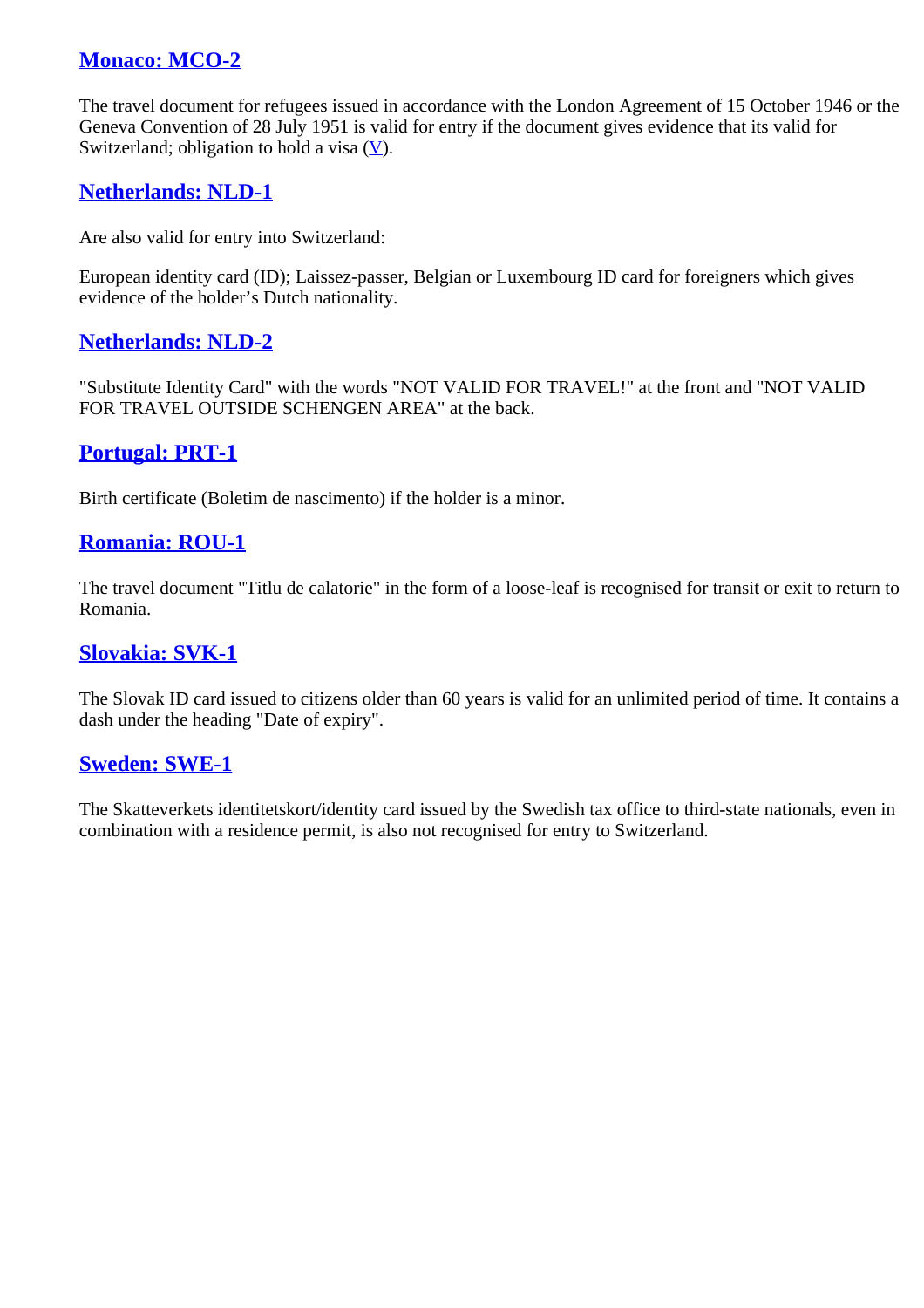# **List of visa requirements**

# **[V](https://www.sem.admin.ch/sem/en/home/publiservice/weisungen-kreisschreiben/visa/liste1_staatsangehoerigkeit/leg_visum/v.html)**

Third state members in possession of both a valid residence permit issued by a Schengen member state or a valid type D visa and a recognized and valid travel document are exempt from visa requirements.

[List of residence permits issued by Schengen member states \(PDF, 1 MB, 28.12.2021\)](https://www.sem.admin.ch/dam/sem/en/data/rechtsgrundlagen/weisungen/visa/vhb/vhb1-anh02-e.pdf.download.pdf/vhb1-anh02-e.pdf)

# **V1**

Obligation to hold a visa with regard to exercising gainful occupation:

- in the primary or secondary construction industry and civil engineering, catering and hotel services, industrial and private cleaners, surveillance and security services, and erotic services;
- gainful occupation of any another kind, if such occupation exceeds 8 days within a calendar year.

Exemption to hold a visa with regard to exercising gainful occupation:

• Holders of a longterm residence permit issued by a Schengen member state or a valid type D visa, provided they also hold a recognized and valid travel document.

[List of residence permits issued by Schengen member states \(PDF, 1 MB, 28.12.2021\)](https://www.sem.admin.ch/dam/sem/en/data/rechtsgrundlagen/weisungen/visa/vhb/vhb1-anh02-e.pdf.download.pdf/vhb1-anh02-e.pdf)

## **V9**

Under the European Agreement of December 16, 1961, young persons in possession of a collective passport [are ex](https://www.sem.admin.ch/sem/en/home/publiservice/weisungen-kreisschreiben/visa/liste1_staatsangehoerigkeit/leg_visum/v12.html)empt from the obligation to hold a visa.

## **V12**

The visa requirement exemption applies only to holders of biometric passports.

Obligation to hold a visa:

with regard to exercising gainful occupation (even if the occupation does not exceed 8 days within a calendar year)

Exemption to hold a visa with regard to exercising gainful occupation:

• [Holders of a longterm residence permit issued by a Schengen member state or a](https://www.sem.admin.ch/dam/sem/en/data/rechtsgrundlagen/weisungen/visa/vhb/vhb1-anh02-e.pdf.download.pdf/vhb1-anh02-e.pdf) valid type D visa, provided they also hold a recognized and valid travel document.

List of residence permits issued by Schengen member states (PDF, 1 MB, 28.12.2021)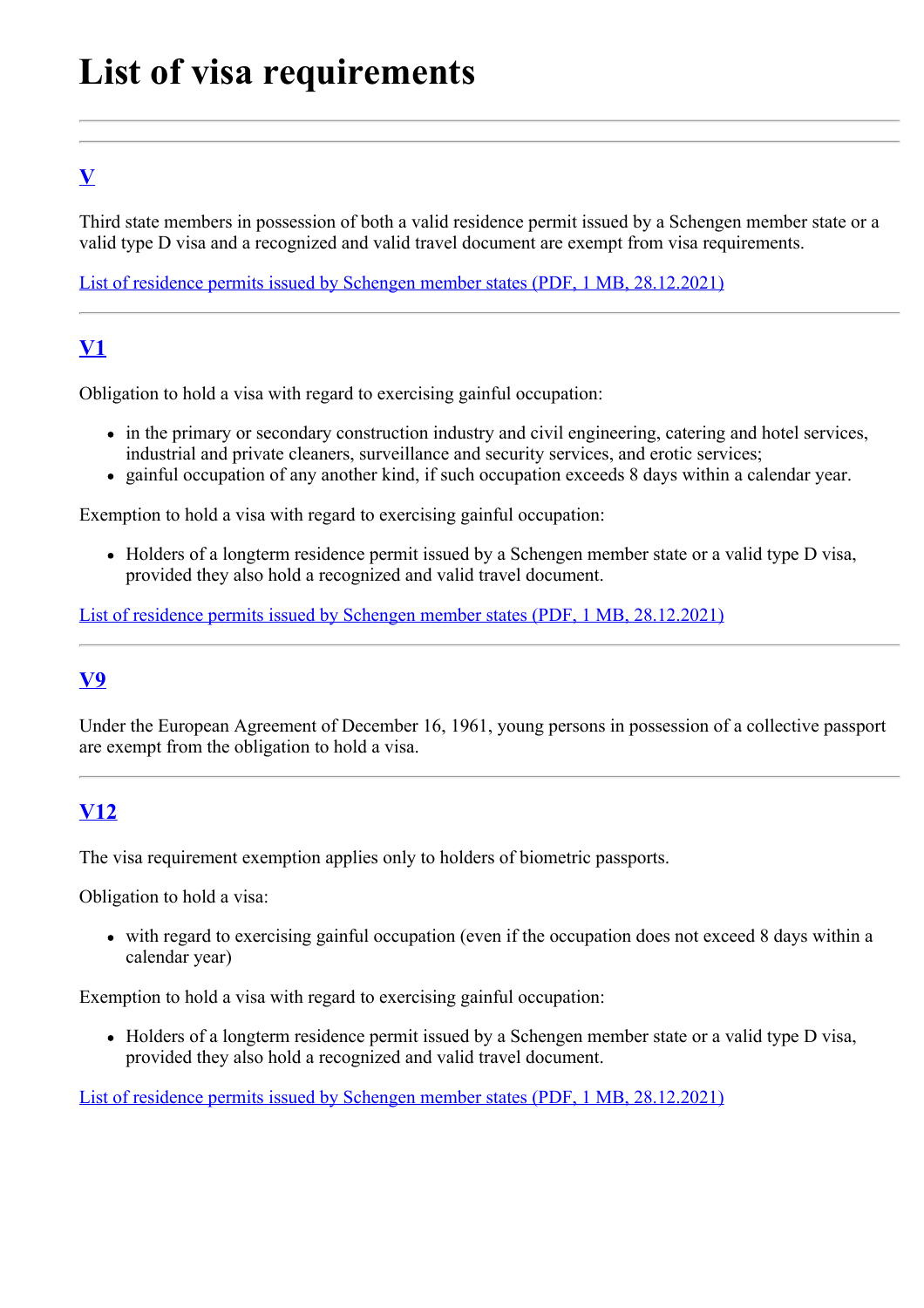## **[V13](https://www.sem.admin.ch/sem/en/home/publiservice/weisungen-kreisschreiben/visa/liste1_staatsangehoerigkeit/leg_visum/v13.html)**

The visa requirement exemption applies only to holders of biometric passports.

Obligation to hold a visa:

- for holders of a biometric or non-biometric Serbian passport issued by the Coordination Directorate (in Serbian: Koordinaciona uprav[a\)](https://www.sem.admin.ch/sem/en/home/publiservice/weisungen-kreisschreiben/visa/liste1_staatsangehoerigkeit/leg_visum/v.html) (V);
- with regard to exercising gainful occupation (even if the occupation does not exceed 8 days within a calendar year).

Exemption to hold a visa with regard to exercising gainful occupation:

Holders of a longterm residence permit issued by a Schengen member state or a valid type D visa, provided they also hold a recognized and valid travel document.

[List of residence permits issued by Schengen member states \(PDF, 1 MB, 28.12.2021\)](https://www.sem.admin.ch/dam/sem/en/data/rechtsgrundlagen/weisungen/visa/vhb/vhb1-anh02-e.pdf.download.pdf/vhb1-anh02-e.pdf)

## **[V14](https://www.sem.admin.ch/sem/en/home/publiservice/weisungen-kreisschreiben/visa/liste1_staatsangehoerigkeit/leg_visum/v14.html)**

Obligation to hold a visa:

- for hold[er](https://www.sem.admin.ch/sem/en/home/publiservice/weisungen-kreisschreiben/visa/liste1_staatsangehoerigkeit/leg_visum/v.html)s of a valid passport which does not include an identity card number  $(V)$ ;
- with regard to exercising gainful occupation (even if the occupation does not exceed 8 days within a calendar year).

Exemption to hold a visa with regard to exercising gainful occupation:

• Holders of a longterm residence permit issued by a Schengen member state or a valid type D visa, provided they also hold a recognized and valid travel document.

[List of residence permits issued by Schengen member states \(PDF, 1 MB, 28.12.2021\)](https://www.sem.admin.ch/dam/sem/en/data/rechtsgrundlagen/weisungen/visa/vhb/vhb1-anh02-e.pdf.download.pdf/vhb1-anh02-e.pdf)

## **[V16](https://www.sem.admin.ch/sem/en/home/publiservice/weisungen-kreisschreiben/visa/liste1_staatsangehoerigkeit/leg_visum/v16.html)**

The visa requirement exemption applies only to holders of Hong Kong Special Administrative Region People's Republic of China Passport (HKSAR Passport).

Obligation to hold a visa:

for holders of a Document of Identity for visa purposes containing under the heading "nationality" the entry "Chinese". In this case, the document is a Chinese passp[ort](https://www.sem.admin.ch/sem/en/home/publiservice/weisungen-kreisschreiben/visa/liste1_staatsangehoerigkeit/leg_visum/v.html)  $(\underline{V})$ .

Obligation to hold a visa with regard to exercising gainful occupation:

- in the primary or secondary construction industry and civil engineering, catering and hotel services, industrial and private cleaners, surveillance and security services, and erotic services;
- gainful occupation of any another kind, if such occupation exceeds 8 days within a calendar year.

Exemption to hold a visa with regard to exercising gainful occupation:

• Holders of a longterm residence permit issued by a Schengen member state or a valid type D visa, provided they also hold a recognized travel document.

[List of residence permits issued by Schengen member states \(PDF, 1 MB, 28.12.2021\)](https://www.sem.admin.ch/dam/sem/en/data/rechtsgrundlagen/weisungen/visa/vhb/vhb1-anh02-e.pdf.download.pdf/vhb1-anh02-e.pdf)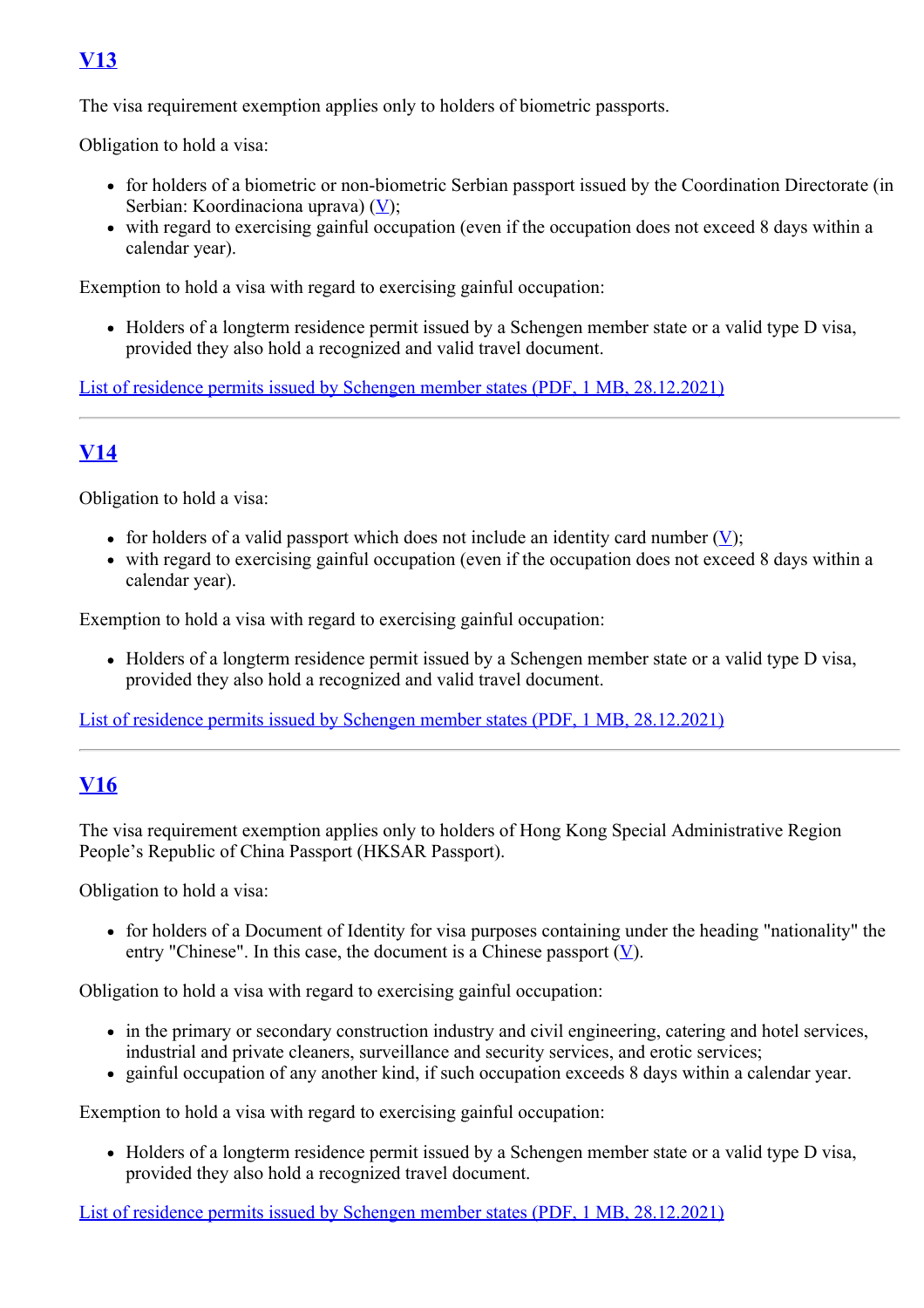## **[V17](https://www.sem.admin.ch/sem/en/home/publiservice/weisungen-kreisschreiben/visa/liste1_staatsangehoerigkeit/leg_visum/v17.html)**

The visa requirement exemption applies only to holders of Macao Special Administrative Region People's Republic of China Passport (MSAR passport).

Obligation to hold a visa:

for holders of a Macao Special Administrative Region People's Republic of China Travel Permit (MSAR Travel Permit) containing under the heading "nationality" the entry "Chinese". In this case, the document is a Chi[nes](https://www.sem.admin.ch/sem/en/home/publiservice/weisungen-kreisschreiben/visa/liste1_staatsangehoerigkeit/leg_visum/v.html)e passport  $(V)$ .

Obligation to hold a visa with regard to exercising gainful occupation:

- in the primary or secondary construction industry and civil engineering, catering and hotel services, industrial and private cleaners, surveillance and security services, and erotic services;
- gainful occupation of any another kind, if such occupation exceeds 8 days within a calendar year.

Exemption to hold a visa with regard to exercising gainful occupation:

• Holders of a longterm residence permit issued by a Schengen member state or a valid type D visa, provided they also hold a recognized travel document.

[List of residence permits issued by Schengen member states \(PDF, 1 MB, 28.12.2021\)](https://www.sem.admin.ch/dam/sem/en/data/rechtsgrundlagen/weisungen/visa/vhb/vhb1-anh02-e.pdf.download.pdf/vhb1-anh02-e.pdf)

#### **V18**

A visa exemption applies only to holders of ordinary Vanuatu passports issued before 25 May 2015.

A visa is required for:

• holders of ordinary Vanuatu passports issued on or after 25 May 2015. Note:

Holders of ordinary passports issued by Vanuatu on or after 25 May 2015 who entered the Schengen area before 4 May 2022 may continue their stay and leave without a visa. This does not apply to the crossing of temporary external borders between member states.

Obligation to hold a visa with regard to exercising gainful occupation:

- in the primary or secondary construction industry and civil engineering, catering and hotel services, industrial and private cleaners, surveillance and security services, and erotic services;
- gainful occupation of any another kind, if such occupation exceeds 8 days within a calendar year.

Exemption to hold a visa with regard to exercising gainful occupation:

Holders of a longterm residence permit issued by a Schengen member state or a valid type D visa, provided they also hold a recognized travel document.

List of residence permits issued by Schengen member states (PDF, 1 MB, 28.12.2021)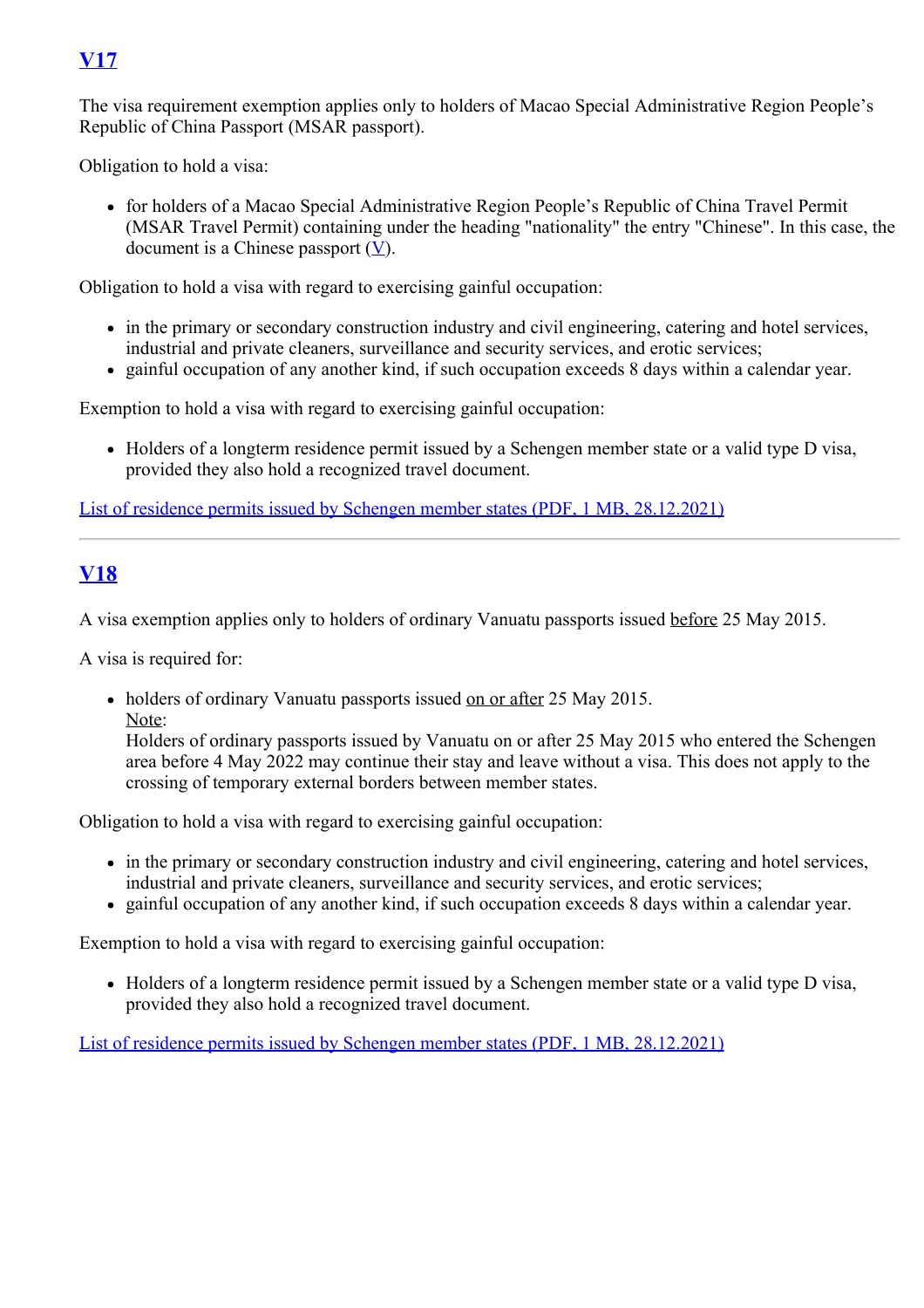# **List of visa requirements for holders of a diplomatic, service, special, or an official passport**

## **[M: D](https://www.sem.admin.ch/sem/en/home/publiservice/weisungen-kreisschreiben/visa/liste1_staatsangehoerigkeit/leg_dipl/m_d.html)**

Holders of a **diplomatic passport** are exempt from visa requirements if they wish to enter into Switzerland: on an official mission or for other travel purposes without exercising a gainful occupation.

#### **[M\\*: D](https://www.sem.admin.ch/sem/en/home/publiservice/weisungen-kreisschreiben/visa/liste1_staatsangehoerigkeit/leg_dipl/m-_d.html)**

Holders of a **diplomatic passport** are exempt from the obligation to hold a visa if they travel to Switzerland on an official mission

#### **[M: D, S](https://www.sem.admin.ch/sem/en/home/publiservice/weisungen-kreisschreiben/visa/liste1_staatsangehoerigkeit/leg_dipl/m_d-s.html)**

Holders of a **diplomatic or service passport** are exempt from visa requirements if they wish to enter into Switzerland: on an official mission or for other travel purposes without exercising a gainful occupation.

#### **[M: D, S\\*](https://www.sem.admin.ch/sem/en/home/publiservice/weisungen-kreisschreiben/visa/liste1_staatsangehoerigkeit/leg_dipl/m_d-s-.html)**

Holders of a **diplomatic or a biometric service passport** are exempt from visa requirements if they wish to enter into Switzerland: on an official mission or for other travel purposes without exercising a gainful occupation.

#### **[M\\*: D, S](https://www.sem.admin.ch/sem/en/home/publiservice/weisungen-kreisschreiben/visa/liste1_staatsangehoerigkeit/leg_dipl/m-_d-s.html)**

Holders of a **diplomatic or service passport** are exempt from the obligation to hold a visa if they travel to Switzerland on an official mission.

#### **[M: D, S, SP](https://www.sem.admin.ch/sem/en/home/publiservice/weisungen-kreisschreiben/visa/liste1_staatsangehoerigkeit/leg_dipl/m_d-s-sp.html)**

Holders of a **diplomatic, service or special passport** are exempt from visa requirements if they wish to enter into Switzerland: on an official mission or for other travel purposes without exercising a gainful occupation.

#### **[M: D, S, OP](https://www.sem.admin.ch/sem/en/home/publiservice/weisungen-kreisschreiben/visa/liste1_staatsangehoerigkeit/leg_dipl/m_d-s-op.html)**

Holders of a **diplomatic, service or an official passport** are exempt from visa requirements if they wish to enter into Switzerland: on an official mission or for other travel purposes without exercising a gainful occupation.

#### **[M: D, S, SP, OP](https://www.sem.admin.ch/sem/en/home/publiservice/weisungen-kreisschreiben/visa/liste1_staatsangehoerigkeit/leg_dipl/m_d-s-sp-op.html)**

Holders of a **diplomatic, service, special, or an official passport** are exempt from visa requirements if they wish to enter into Switzerland: on an official mission or for other travel purposes without exercising a gainful occupation.

#### **[M: D, SP](https://www.sem.admin.ch/sem/en/home/publiservice/weisungen-kreisschreiben/visa/liste1_staatsangehoerigkeit/leg_dipl/m_d-sp.html)**

Holders of a **diplomatic or special passport** are exempt from visa requirements if they wish to enter into Switzerland: on an official mission or for other travel purposes without exercising a gainful occupation.